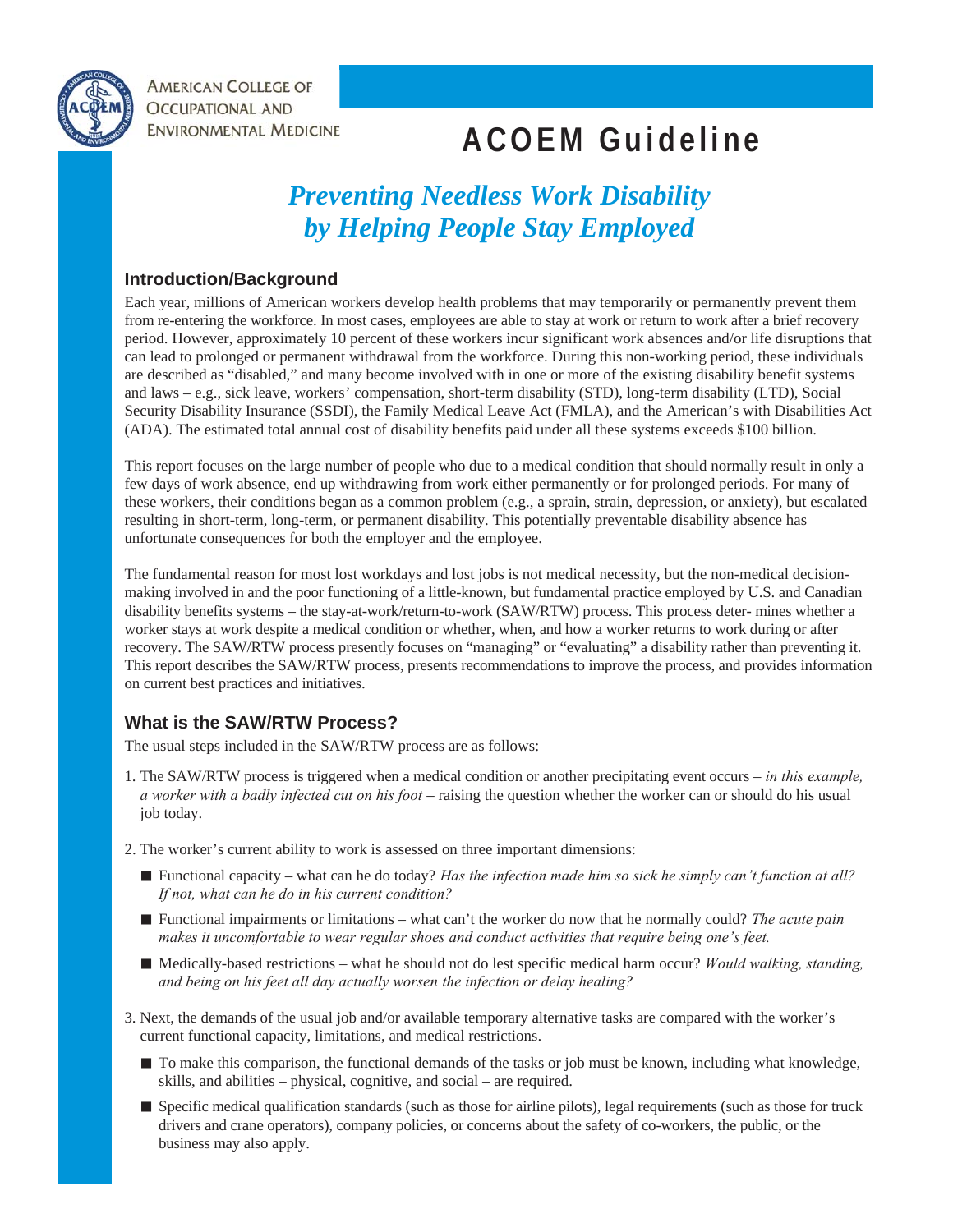- 4. Finally, the actions necessary to resolve the situation and return the worker to work are identified.
	- If the worker can be safe and comfortable doing his or her usual job or can independently make any necessary modifications, he or she should be able to return to work.
	- If the worker is only able to do temporary alternative work that requires the cooperation of others, or if permanent modifications to the job must be made, the employer must make arrangements and implement them. If that happens, the worker can go to work.
	- If not, the worker remains out of work until either the medical condition resolves or the situation changes.

If the job does not demand too much use of the impaired body part or function, the medical condition is minor, and the worker wants to go to work, the preceding steps are accomplished rapidly. However, some situations do not resolve as quickly and require additional steps. At this stage, the SAW/RTW process evolves into a negotiation between the employee (and his advisors) and the employer (and its advisors) regarding whether the employee can return to work. Therefore, Steps 2 through 4 above may need to be repeated at each level. During each repetition, more participants tend to become involved and the situation can escalate with progressively more opinions, data, resources, and time being required to decide when and if the employee can return to work.

For example, in more difficult situations, successive passes require additional assistance from more specialists such as a nurse case manager, physical therapist, an occupational medicine physician, an independent medical examiner, a lawyer, and/or other experts. Functional capacity evaluations may be required to document work capacity. Job analyses may need to be done to document the job demands. The additional effort and resources often produce a paradoxical effect of clouding the situation rather than clarifying it by obscuring basic issues, causing confusion, hardening positions, and polarizing participants.

Table 1 displays the escalation levels of the SAW/RTW process, moving from simplest to most complex. The process ends when a definitive answer is reached – the worker will or will not return to work. However, the three basic questions requiring factual answers always remain the same:

- What are the worker's current work capacity, medical restrictions, and functional limitations?
- What are the functional demands of the intended job?
- If the worker's functional capacity matches the functional demands, what is required to affect an actual return to work?

| Table 1 - The Stay at Work/Return to Work Process Escalation Levels                                                                      |                                                                                                                                                                            |                                                                                          |                                                                       |                                                                                            |  |
|------------------------------------------------------------------------------------------------------------------------------------------|----------------------------------------------------------------------------------------------------------------------------------------------------------------------------|------------------------------------------------------------------------------------------|-----------------------------------------------------------------------|--------------------------------------------------------------------------------------------|--|
| The process triggers when a precipitating event, usually health-related, raises the question whether a worker can/should remain at work. |                                                                                                                                                                            |                                                                                          |                                                                       |                                                                                            |  |
| <b>Escalation</b><br>Level                                                                                                               | Who is involved?                                                                                                                                                           | How is current work<br>capacity determined?                                              | How are job demands determined<br>(both usual job $\&$ alternatives)? | What triggers the actual<br>return to work?                                                |  |
| $\overline{0}$                                                                                                                           | Worker                                                                                                                                                                     | Personal knowledge                                                                       | Personal knowledge                                                    | Personal decision                                                                          |  |
| 1                                                                                                                                        | Worker & Supervisor                                                                                                                                                        | <b>Discussion</b>                                                                        | Discussion                                                            | <b>Discussion</b>                                                                          |  |
|                                                                                                                                          | Worker & Physician                                                                                                                                                         | Discussion<br>RTW note from physician                                                    | Verbal description of usual job                                       | Discussion                                                                                 |  |
| $\overline{2}$                                                                                                                           | Worker<br>Physician<br>Claims adjuster/case<br>manager                                                                                                                     | Formal inquiry<br>Simple physical capacities<br>form completed by MD                     | List of job's functional demands                                      | <b>Discussion</b>                                                                          |  |
| 3                                                                                                                                        | Worker<br>Physician<br>Claims adjuster/case<br>manager<br>Physical therapist<br>Ergonomist or voca-<br>tional consultant<br><b>IME</b> examiner<br>Union steward<br>Lawyer | Objective testing<br>Functional capacity<br>evaluation<br>Independent medical<br>opinion | Video of job<br>Ergonomic analysis of job<br>On-site workplace visit  | Written offer of<br>employment<br>Formal return to work<br>plan<br>Sign-off by all parties |  |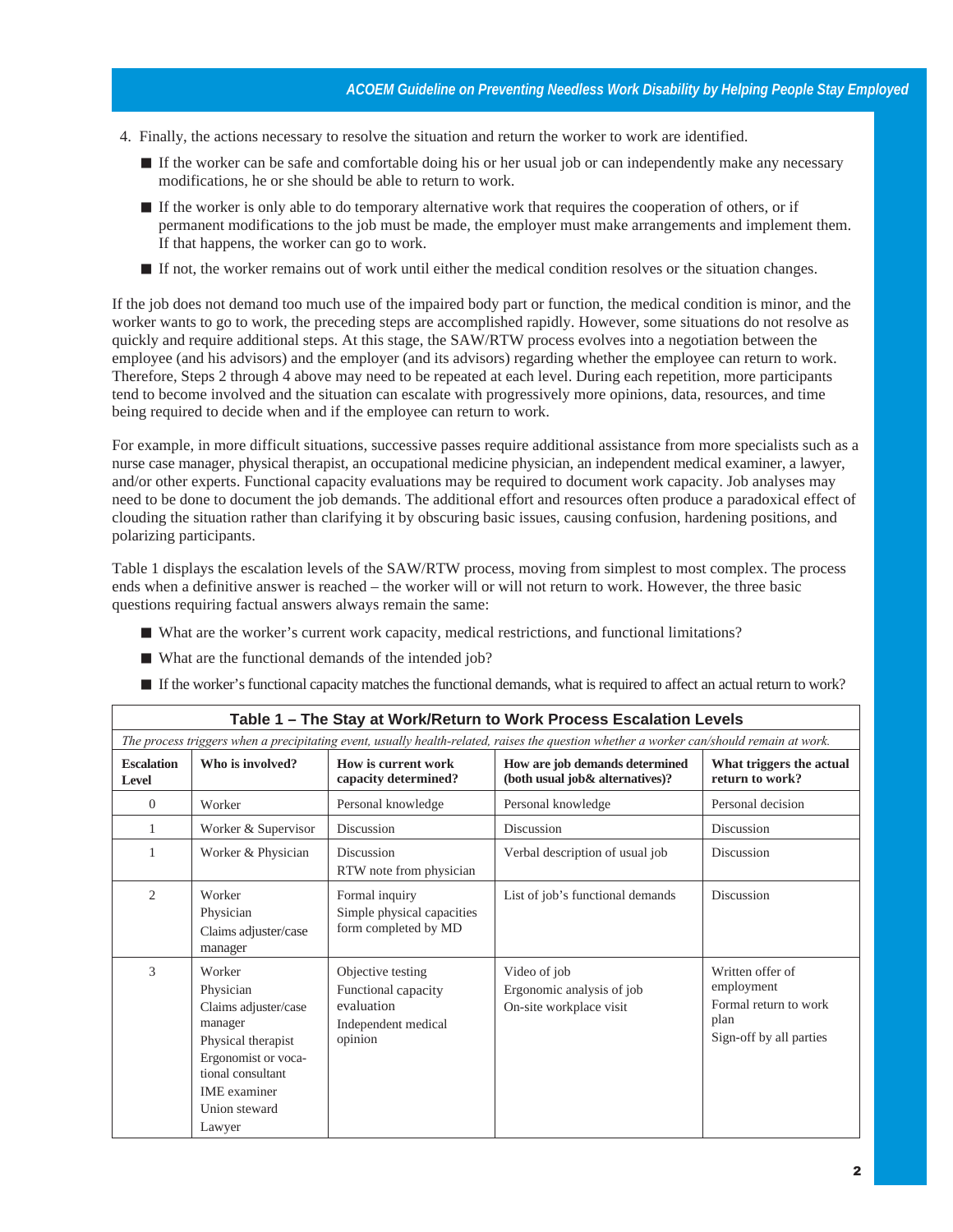Medical conditions vary considerably, as do their impact on work. Table 2 provides examples of the circumstances under which the SAW/RTW process takes place.

| Medical condition                            | "Cold"<br>or<br>Acute Food<br>Poisoning | Sprained Ankle<br>or<br>Influenza<br>or<br>Asthma Attack | <b>Femur Fracture</b><br>or<br>Abdominal Surgery<br>$\overline{or}$<br><b>Treatable Cancer</b><br>$\alpha r$<br>Major Depression           | <b>Bipolar Disorder</b><br>or<br>Multiple Sclerosis<br>or<br>Congestive Heart<br>Failure           |
|----------------------------------------------|-----------------------------------------|----------------------------------------------------------|--------------------------------------------------------------------------------------------------------------------------------------------|----------------------------------------------------------------------------------------------------|
| Length of time away<br>from work             | None/Days                               | Days                                                     | Weeks                                                                                                                                      | Weeks/Months                                                                                       |
| Biological<br>Impairment                     | Trivial<br>Isolated episodes            | Minor<br>Isolated episode                                | Moderate<br>Isolated episode<br>May recur                                                                                                  | Moderate /Severe<br>Chronic/Recurring<br>May be progressive                                        |
| Medical care<br>required                     | None                                    | Single provider<br>$1 - 2$ visits                        | Several providers<br>Several curative visits/service<br>Relapse prevention may be<br>necessary                                             | Multiple providers<br>On-going services<br>Relapse prevention<br>required                          |
| Likelihood of full<br>resolution             | Always                                  | Always                                                   | Usually<br>Some residual impairment<br>possible                                                                                            | Unlikely<br>Fluctuation in<br>functional ability<br>common                                         |
| Time course of the<br>illness/condition      | Days                                    | Days                                                     | Weeks                                                                                                                                      | Months/Years                                                                                       |
| Career Impact                                | None                                    | Irrelevant                                               | Significant temporary impact<br>(Residual, but stable permanent<br>impairment may affect ability<br>to perform essential job<br>functions) | Progressive impairment<br>often affects ability to<br>perform essential job<br>functions long term |
| Number of other<br>professionals<br>involved | $0 - 1$                                 | $0 - 2$                                                  | $0 - 3$                                                                                                                                    | Multiple                                                                                           |
| SAW/RTW<br>information<br>exchanges required | $0 - 1$                                 | $0 - 1$                                                  | $0 - 3$                                                                                                                                    | Multiple                                                                                           |

**Table 2 – Examples of the Variability of Medical Conditions and Their Impact on Work**

The SAW/RTW process does not occur in isolation. While it has been overlooked because of the incorrect assumption that if the medical condition is promptly and properly treated, the worker will naturally return to work, the process occurs in parallel or is influenced by the following four other well-known processes:

- **Personal adjustment process** deals with the disruption resulting from the illness or injury.
- If the medical situation calls for treatment, the SAW/RTW process occurs in parallel with the **medical care process** comprising diagnosis and treatment.
- If the initial SAW/RTW process results in the worker staying home and if coverage under one or more disability benefit programs is possible, the **disability benefits administration process** begins, operating in parallel with SAW/RTW.
- If permanent or long-term alteration of work capacity occurs, the **ADA "reasonable accommodation" process** might be triggered. It operates in parallel with SAW/RTW. If ADA applies, it will heavily influence what occurs in SAW/RTW.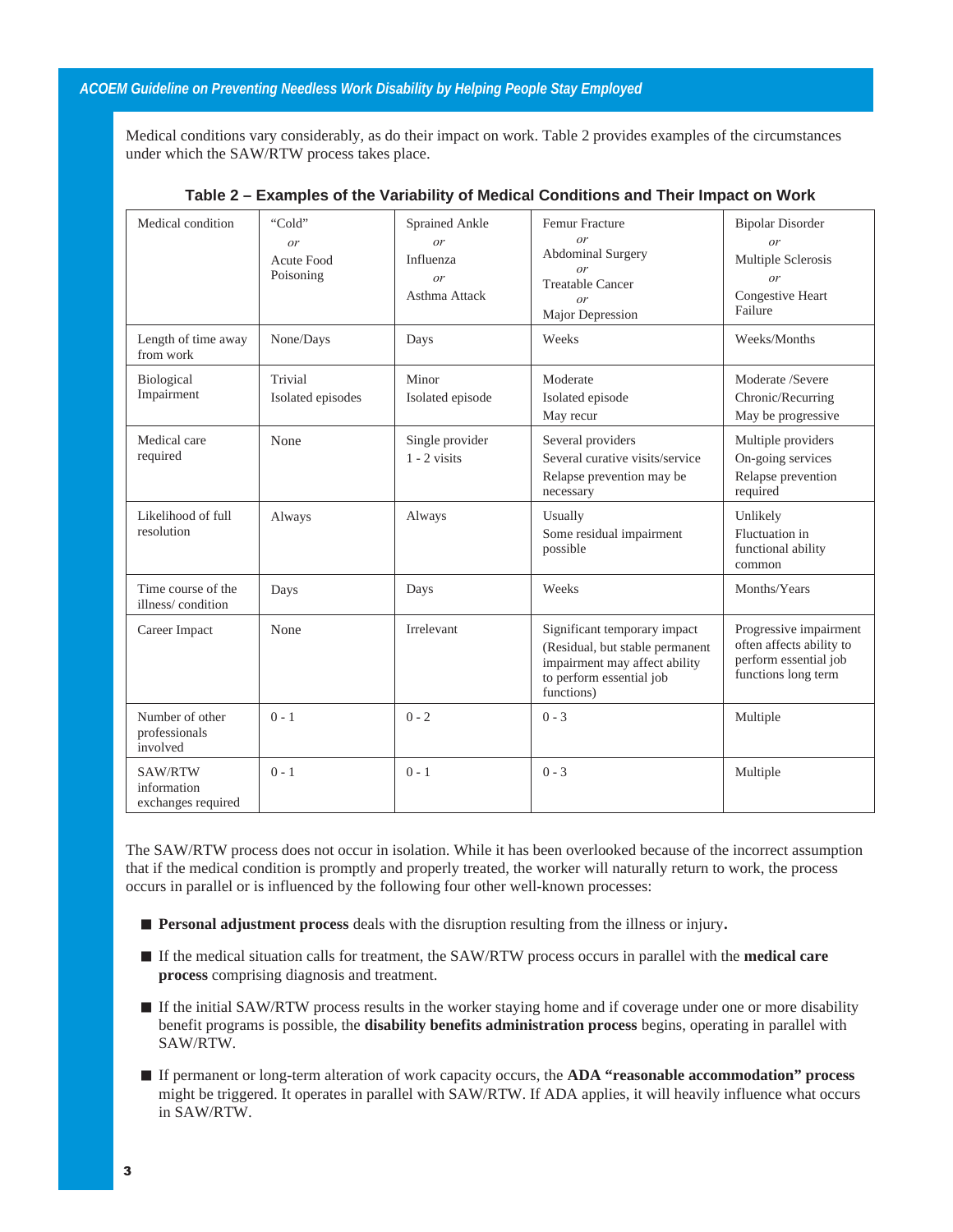|                                                   | <b>Personal</b><br><b>Adjustment Process</b>                                                                                                                                                                                                                                                      | <b>SAW/RTW</b><br><b>Process</b>                                                                                                                                                                                                                                     | <b>Medical Care</b><br><b>Process</b>                                                                              | <b>Disability Benefits</b><br><b>Administration</b><br><b>Process</b>                                                                                                                    | <b>ADA Reasonable</b><br><b>Accommodation</b><br><b>Process</b>                                                                                                                                                                           |
|---------------------------------------------------|---------------------------------------------------------------------------------------------------------------------------------------------------------------------------------------------------------------------------------------------------------------------------------------------------|----------------------------------------------------------------------------------------------------------------------------------------------------------------------------------------------------------------------------------------------------------------------|--------------------------------------------------------------------------------------------------------------------|------------------------------------------------------------------------------------------------------------------------------------------------------------------------------------------|-------------------------------------------------------------------------------------------------------------------------------------------------------------------------------------------------------------------------------------------|
| Fundamental<br><b>Issues</b>                      | Dealing with life<br>disruption:<br>physical<br>logistical<br>$\blacksquare$ financial<br>$\blacksquare$ emotional<br>$\blacksquare$ social<br>psychological<br>Can I cope with this<br>life challenge?<br>Am I healthy or sick?<br>Am I in charge here?<br>What does this mean<br>for my future? | Will this person<br>recover on the job?<br>When is it<br>medically safe to<br>resume normal<br>activity?<br>What adjustments to<br>the usual job will be<br>required & for how<br>long?<br>Will this person<br>ever return to the<br>same job/employer/<br>vocation? | What is the<br>diagnosis $\&$<br>prognosis?<br>Is this curable or<br>treatable?<br>What treatment is<br>warranted? | Does this episode<br>qualify under the<br>rules of our plan?<br>Is this person<br>eligible for benefits?<br>How much benefit<br>is due?<br>Is there any<br>evidence of benefit<br>fraud? | Will this change in<br>work capacity be<br>longstanding?<br>Does this person<br>qualify for<br>protection under<br>the ADA law?<br>Is there an<br>accommodation<br>that can make full<br>productivity<br>possible? Is it<br>"reasonable"? |
| Participants<br>(Leader is in<br><i>italics</i> ) | Employee                                                                                                                                                                                                                                                                                          | Employer<br><b>Employee</b><br><b>Treating Clinician</b><br>Benefit or claims<br>agent                                                                                                                                                                               | <b>Treating Clinician</b><br>Employee                                                                              | Benefit or claims<br>agent<br>Employee<br>Health care provider                                                                                                                           | Employee<br>Employer                                                                                                                                                                                                                      |
| <b>Activities</b>                                 | Thinking<br>Feeling<br>Reacting<br>Talking<br>Coping<br>Adapting                                                                                                                                                                                                                                  | (See Table 1)<br>Fact-finding<br>Negotiation<br>Making<br>arrangements                                                                                                                                                                                               | Delivery of<br>medical care<br>services                                                                            | Fact-finding<br>Data-gathering<br>Claim processing<br>Calculation                                                                                                                        | Fact-finding<br>Data-gathering<br>Negotiations                                                                                                                                                                                            |
| <b>Results</b>                                    | Interpretation<br>Decisions/ strategies<br>Possible change in<br>self-concept (identity)                                                                                                                                                                                                          | Staying home<br>Staying at work<br>Going back to work<br>New job                                                                                                                                                                                                     | Healing<br>Symptom<br>resolution<br>Failure to improve<br>Monitoring                                               | Benefit decisions<br>and exchange of<br>money<br>Claim closure                                                                                                                           | Employment<br>decision                                                                                                                                                                                                                    |

## **Table 3 – Five Parallel Processes Triggered By a Health Event t hat Affects Ability to Function**

The outcomes produced by the SAW/RTW process profoundly impact the overall health and well-being of patients, their families, employers, and communities, by determining whether people stay engaged in or withdraw from work and all the consequences that derive from that decision. However, the SAW/RTW process has been hidden by complex technical, financial, and legal details of multiple disability benefit programs. This little-studied and under-resourced process has enormous personal and economic consequences for millions of people and deserves attention.

## **OBSERVATIONS AND RECOMMENDATIONS**

The following portion of this report, grouped under four general recommendations, discusses 16 specific areas in which the SAW/RTW process can be improved:

- I. Adopt a disability prevention model.
- II. Address behavioral and circumstantial realities that create and prolong work disability.
- III. Acknowledge the contribution of motivation on outcomes and make changes to improve incentive alignment.

IV. Invest in system and infrastructure improvements.

For each of the 16 parts, specific recommendations for achieving optimal outcomes are described and ways to implement these recommendations suggested. When possible, concrete examples are provided of existing improvement initiatives or of programs that achieve better-than-average results by using best practices.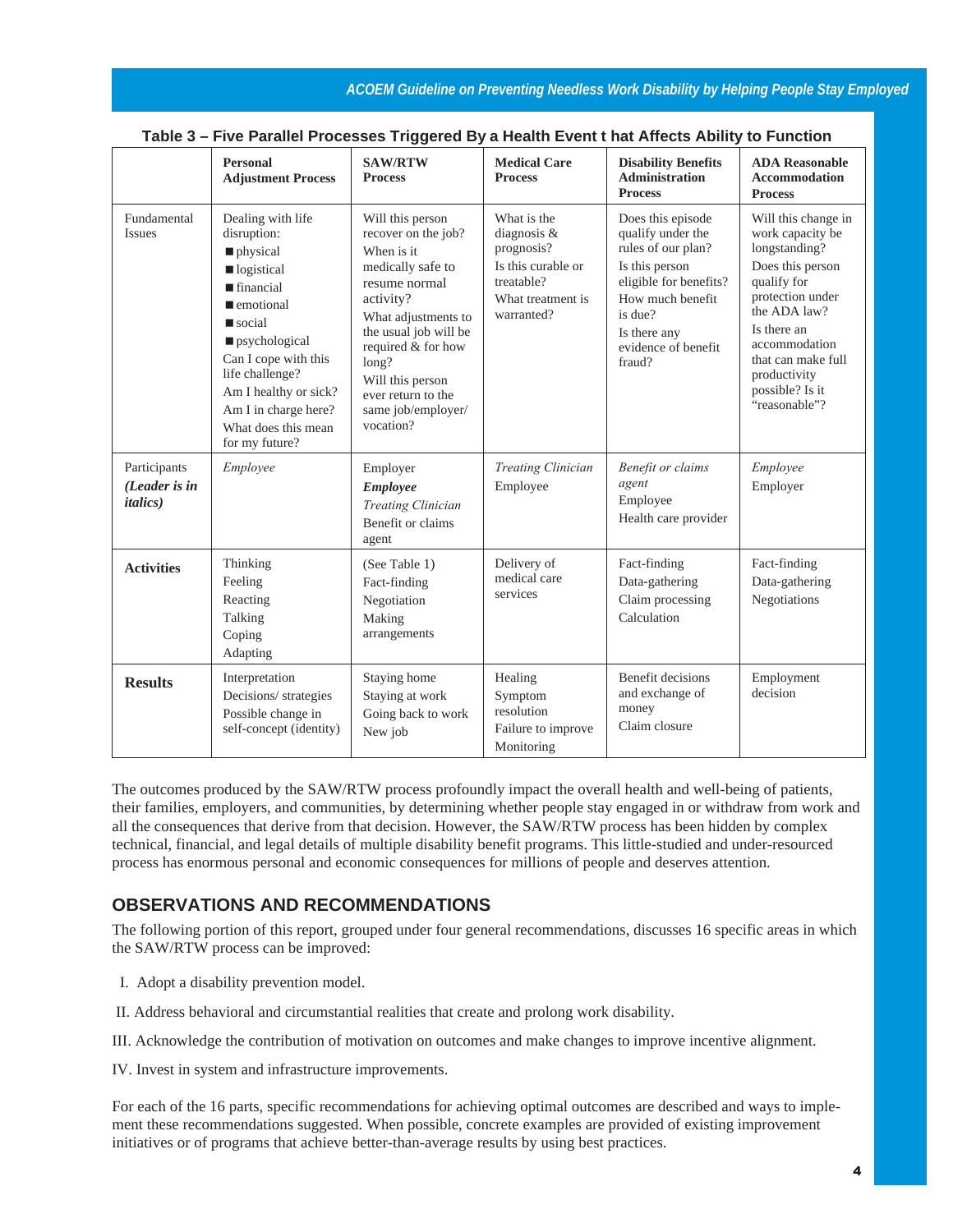## **I. ADOPT A DISABILITY PREVENTION MODEL**

## **1. Increase Awareness of How Rarely Disability is** *Medically* **Required**

Only a small fraction of medically excused days off work is medically *required* – meaning work of any kind is medically contraindicated. The remaining days off work result from a variety of non-medical factors such as administrative delays of treatment and specialty referral, lack of transitional work, ineffective communications, lax management, and logistical problems. These days off are based on non-medical decisions and are either discretionary or clearly unnecessary. Participants in the disability benefits system seem largely unaware that so much disability is not medically required. Absence from work is "excused" and benefits are generally awarded based on a physician's decision confirming that a medical condition exists. This implies that a diagnosis creates disability.

However, from a strictly medical point of view, people can generally work at something productive as soon as there is no specific medical condition to keep them from working (see Table 4). The key question is what kind of work? Many obstacles that appear to be medical are really situation-specific. For example, an employee with a cast on the right foot cannot drive a forklift, but can perform other tasks until the cast is removed. A person recovering from surgery may not be able to work a full day in the office, but could work half days. In fact, people often sit home collecting benefits because their employers don't take advantage of their available work capacity. Today, these decisions generally are misclassified as "medical," and as such are not examined.

*Recommendation:* Stop assuming that absence from work is medically required and that only correct medical diagnosis and treatment can reduce disability. Pay attention to the non-medical causes that underlie discretionary and unnecessary disability. Reduce discretionary disability by increasing the likelihood that employers will provide on-the-job recovery. Reduce unnecessary disability by removing administrative delays and bureaucratic obstacles, strengthening flabby management, and by following other recommendations in this report. Instruct all participants about the nature and extent of preventable disability. Educate employers about their powerful role in determining SAW/RTW results.

*Current Initiatives/Best Practices:* Clinicians, employers, and insurers can now use the following criteria (see Table 4) to determine whether a disability is medically required, discretionary, or unnecessary. If all parties use these definitions, clearer communication and better decision making will result. In particular, physicians will no longer have to make employment decisions, and employers will stop misclassifying business decisions as medical decisions.

| <b>Medically Required</b>                                                                                                                                                                                                          | <b>Medically Discretionary</b>                                                                                                                                                                                                                                                           | <b>Medically Unnecessary</b>                                                                                                                                                                                                                                                                               |
|------------------------------------------------------------------------------------------------------------------------------------------------------------------------------------------------------------------------------------|------------------------------------------------------------------------------------------------------------------------------------------------------------------------------------------------------------------------------------------------------------------------------------------|------------------------------------------------------------------------------------------------------------------------------------------------------------------------------------------------------------------------------------------------------------------------------------------------------------|
| Absence is medically required when:<br>■ Attendance is required at a place of<br>care (hospital, physician's office,                                                                                                               | Medically discretionary disability is time<br>away from work at the discretion of a<br>patient or employer that is:                                                                                                                                                                      | Medically unnecessary disability occurs<br>whenever a person stays away from work<br>because of non-medical issues such as:                                                                                                                                                                                |
| physical therapy).<br>$\blacksquare$ Recovery (or quarantine) requires<br>confinement to bed or home.<br>■ Being in the workplace or traveling<br>to work is medically contra-indicated<br>(poses a specific hazard to the public, | Associated with a diagnosable medical<br>condition that may have created some<br>functional impairment but left other<br>functional abilities still intact.<br>Most commonly due to a patient's or<br>employer's decision not to make the<br>extra effort required to find a way for the | $\blacksquare$ The perception that a diagnosis alone<br>(without demonstrable functional<br>impairment) justifies work absence.<br>Other problems that masquerade as<br>medical issues, e.g., job dissatisfaction,<br>anger, fear, or other psychosocial factors.<br>■ Poor information flow or inadequate |
| coworkers, or to the worker<br>personally, <i>i.e.</i> , risks damage to<br>tissues or delays healing).                                                                                                                            | patient to stay at work during illness or<br>recovery.                                                                                                                                                                                                                                   | communications.<br>■ Administrative or procedural delay.                                                                                                                                                                                                                                                   |

**Table 4 – When is a Disability Medically Required, Medically Discretionary, or Medically Unnecessary?** (Source: ACOEM Practice Guidelines, 2nd edition, Chapter 5, Cornerstones of Disability Prevention and Management, pp 80-82)

## **2. Urgency is Required Because Prolonged Time Away from Work is Harmful**

Unnecessary prolonged work absence work can cause needless, but significant harm to a person's well-being. While on extended disability many patients lose social relationships with co-workers, self-respect that comes from earning a living, and their major identity component – what they do for a living. Many key players in the SAW/RTW process do not fully realize the potential harm that prolonged medically excused time away from work can cause. Many think that being away from work reduces stress or allows healing and do not consider that the worker's daily life has been disrupted. With these attitudes system-induced disability becomes a significant risk.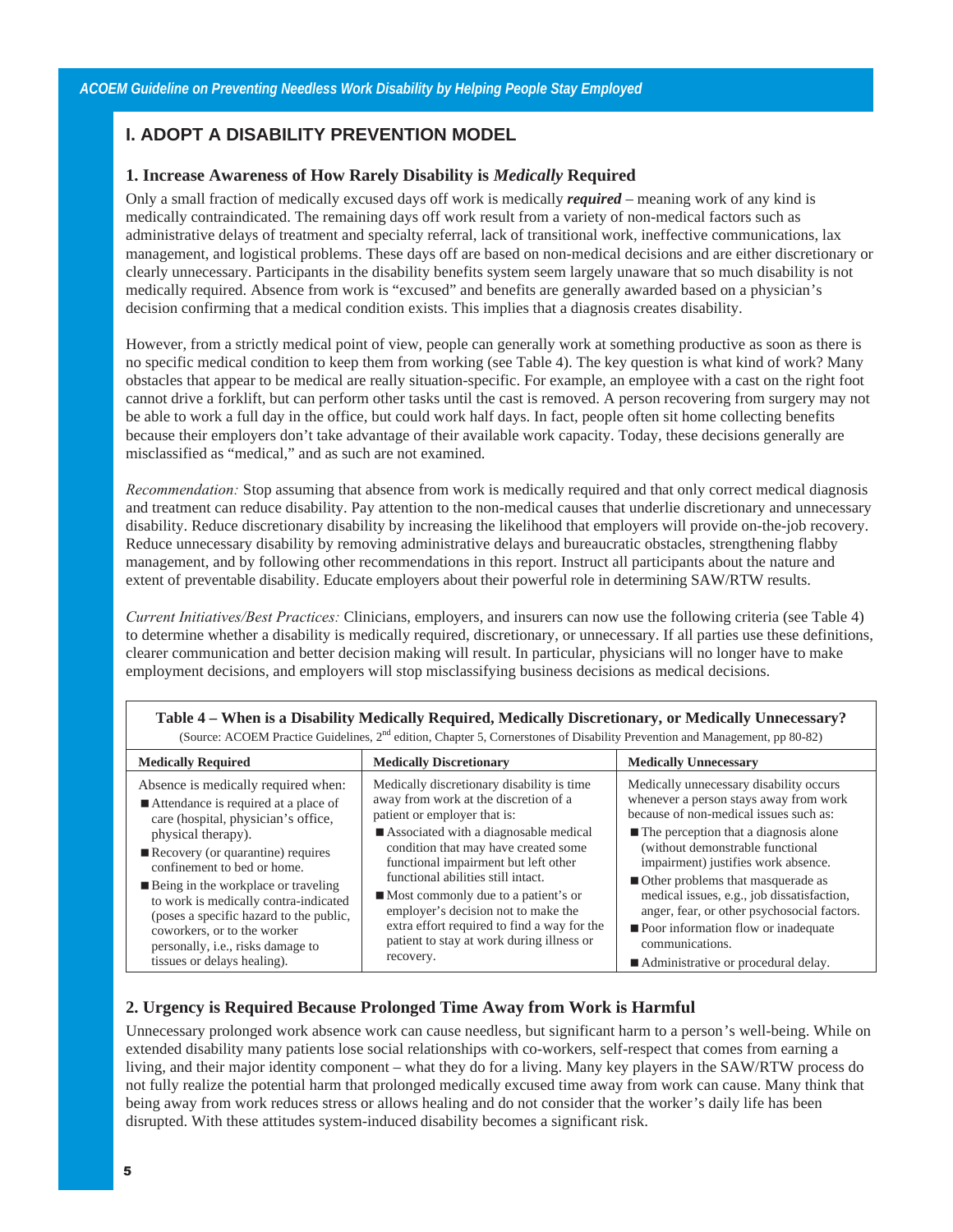An article by Harris in the *Journal of the American Medical Association* reconfirmed that workers receiving disability benefits recover less quickly and have poorer clinical outcomes than those with the same medical conditions who don't receive disability benefits. The researchers reported that 175 of the 211 studies meeting their inclusion criteria reported worse surgical outcomes for patients on workers' compensation or involved in litigation. (Only one study reported better outcomes in compensated patients; 35 studies reported no difference.) Of the 86 studies which excluded patients in litigation, the odds of an unsatisfactory outcome were nearly four times higher for the patients on workers' compensation than for those not receiving compensation. These findings are similar to those of other studies, including two previous meta-analyses of outcomes studies, one for workers with chronic pain and the other for closed-head injuries.

Early intervention is the key to preventing disability. Research confirms that people who never lose time from work have better outcomes than people who lose some time from work. Studies have shown that the odds for return to full employment drop to 50-50 after six months of absence. Even less encouraging is the finding that the odds of a worker ever returning to work drop 50 percent by just the 12th week. The current practice of focusing disability management effort on those who are already out of work rarely succeeds.

*Recommendation*: Shift the focus from "managing" disability to "preventing" it and shorten the response time. Revamp disability benefits systems to reflect the reality that resolving disability episodes is an urgent matter, given the short window of opportunity to re-normalize life. Emphasize prevention or immediately ending unnecessary time away from work, thus preventing development of the disabled mindset, and disseminate an educational campaign supporting this position. Whenever possible, incorporate mechanisms into the SAW/RTW process that prevent or minimize withdrawal from work. On the individual level, the health care team should keep patients' lives as normal as possible during illness and recovery while establishing treatments that allow for the fastest possible return to function and resumption of the fullest possible participation in life.

*Current Initiatives/Best Practices:* Many employers and some insurers now begin return-to-work efforts on the first day of absence or within 72 hours of being notified of a claim. One large workers' compensation insurer established a group of "pre-injury consultants" to help employers prepare to respond from the moment of injury to avert needless lost work days. Attempts are also underway to detect workers with pre-existing risk factors for prolonged disability in order to manage them more intensively from the onset. Colledge, et al., developed a Disability Apgar test, which evaluates a situation and assigns a risk score. The State Fund of California recently completed a pilot program that assesses risk factors at claim intake and makes suggestions for claim management. A workers' compensation insurer in Australia uses an evidence-based assessment questionnaire at claim intake and specific intervals to speed detection (and intervention) on claims showing signs of delayed recovery.

## **II. ADDRESS BEHAVIORAL AND CIRCUMSTANTIAL REALITIES THAT CREATE AND PROLONG WORK DISABILITY**

## **3. Acknowledging and Dealing with Normal Human Reactions**

Injuries and illnesses disrupt lives. Even a minor injury may seem like a major occurrence because it is different. People may fear getting into trouble, the need for surgery, or that the injury may end their career. Frequently, they also must learn to deal with unfamiliar workers' compensation and/or disability benefits systems and rules. Employers and insurers often neglect to inform injured or ill employees much about how their disability benefit programs work, what to expect, and how to make the process work smoothly. Physicians often fail to tell their patients much about their condition, and what they can do to achieve the best possible result.

Many injured or ill workers experience stress because coping with these uncertainties can be difficult. The amount of stress a specific individual experiences in a specific situation will vary widely based on factors such as the magnitude of the medical problem, the personal and family situation at the time, and the job situation.

According to medical anthropologists, patients take on the "sick role" and the "dependent patient role" after becoming ill or injured. To recover, they must relinquish these roles. The sick role exempts people from their normal responsibilities while giving them the right to receive care from others and be free of fault. Those who have trouble coping with their circumstances are likely to resist relinquishing those roles, using them instead to feel good about themselves and ensure their future security.

The ability to function and deal with life's problems varies from individual to individual. When people are under stress they function less well and are more susceptible to illness or injury. If the demands of a situation exceed an individual's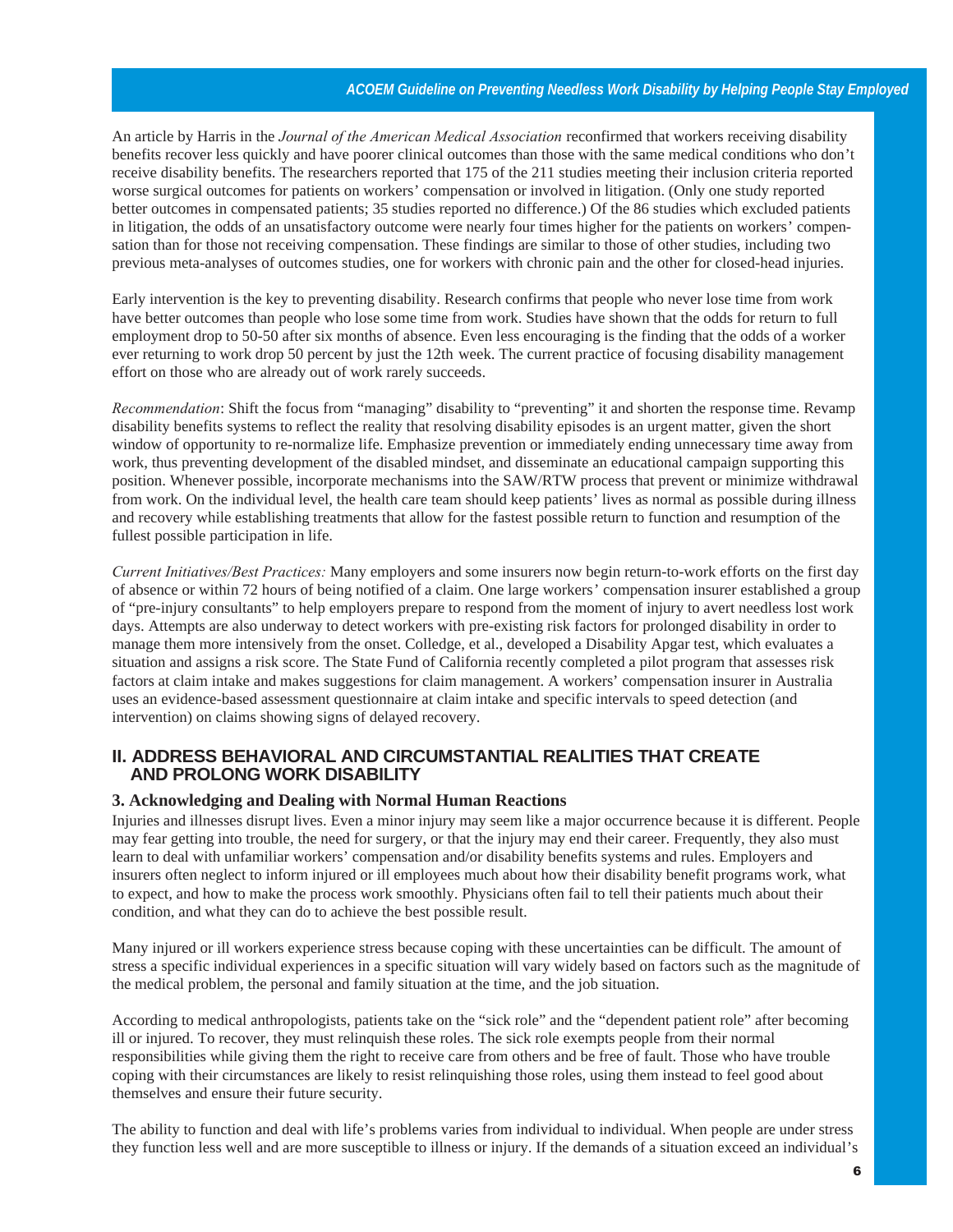ability to cope, and no assistance is provided, the personal adjustment process will stall and recovery and return to work will be delayed. Experience shows that the current processes do not acknowledge these emotional realities. Workers are typically left alone to cope regardless of their situation and their coping skills. Little effort has been devoted to reducing uncertainty and other sources of stress. Individuals caught up in stress that they cannot handle alone are not identified.

Even when SAW/RTW process participants recognize emotional factors, effective assistance is not usually available. Because benefit programs do not cover medical treatment costs, paying for supportive services that will help non-occupational disability patients recover and return to work is usually not considered. In workers' compensation, claims adjusters are reluctant to acknowledge these issues and authorize mental health services, fearing that doing so will lead to a claim for a psychological illness and drastically increased claim cost. However, most of these sick or injured people do not need psychiatric care. They need the education, minor supportive counseling, and reassurance that a friend, family member, social worker, or employee assistance program can provide. Treating physicians could remove much uncertainty and stress by clearly pointing out the functional aspects of medical conditions, options, and length of treatment, thus empowering people to cope on their own.

*Recommendation:* Encourage all participants to expand their SAW/RTW model to include appropriate handling of the normal human emotional reactions that accompany temporary disability to prevent it becoming permanent. Encourage payers to devise methods to provide these services or pay for them.

*Current Initiatives/Best Practices:* Some U.S. employers are creating links between their disability benefit programs (workers' compensation, short- and long-term disability), and their employee assistance programs (EAPs), and/or their disease management programs to assure that employees know they can tap into existing support services. A New Jersey insurance agency makes immediate solicitous inquiries after a work-related injury occurs, ensuring that injured workers feel cared for and their questions are answered.

#### **4. Investigate and Address Social and Workplace Realities**

Research shows that an individual's social connection to the workplace affects the occurrence of injury and illness as well as the outcome of the SAW/RTW process. Does the worker like his job? How much pressure and decision latitude does the employee have at work? Does the worker get along with his supervisor? These types of factors can play a major role in a person's willingness to return to work, especially when coupled with the emotional adjustment issues. Job dissatisfaction has been shown to be one of the strongest statistical predictors of disability. Home/family considerations may also pose problems for the worker entering the SAW/RTW process. The worker may be tempted to resolve such problems by prolonging disability benefits.

Although many players in the SAW/RTW process acknowledge the importance of these factors, little has been done to effectively address them. Employers and workers often use the disability benefit system to sidestep difficult workplace issues that are obvious to them, but not disclosed to outside parties, i.e., physicians, insurance adjusters. Unless these parties exert a significant effort to discover the underlying facts, interventions to address the real issues are seldom attempted. When key parties to the SAW/RTW process do not know what is actually happening because they lack "inside information," any effort expended on SAW/RTW may be misguided or futile and a waste of resources and time.

*Recommendation:* The SAW/RTW process should routinely involve inquiry into and articulation of workplace and social realities; establish better communication between SAW/RTW parties; develop and disseminate screening instruments that flag workplace and social issues for investigation; and conduct pilot programs to discover the effectiveness of various interventions.

*Current Initiatives/Best Practices:* An innovative program that is now being used successfully by several employers and insurers, particularly in Canada, involves a trained facilitator conducting face-to-face discussions between the employee and the first-line supervisor. Each session focuses on "what part of your job can you do today?" All other parties become resources and advisors for the two key participants as they work to resolve the situation. Substantial increases in both employee and supervisor satisfaction with the way these situations are handled and the near-total de-medicalization of the SAW/RTW process are among this program's benefits.

#### **5. Find a Way to Effectively Address Psychiatric Conditions**

When a person with underlying psychiatric illness incurs a potentially disabling physical illness or injury, the risk of permanent disability increases unless the psychiatric problem is treated. A significant psychiatric disorder becomes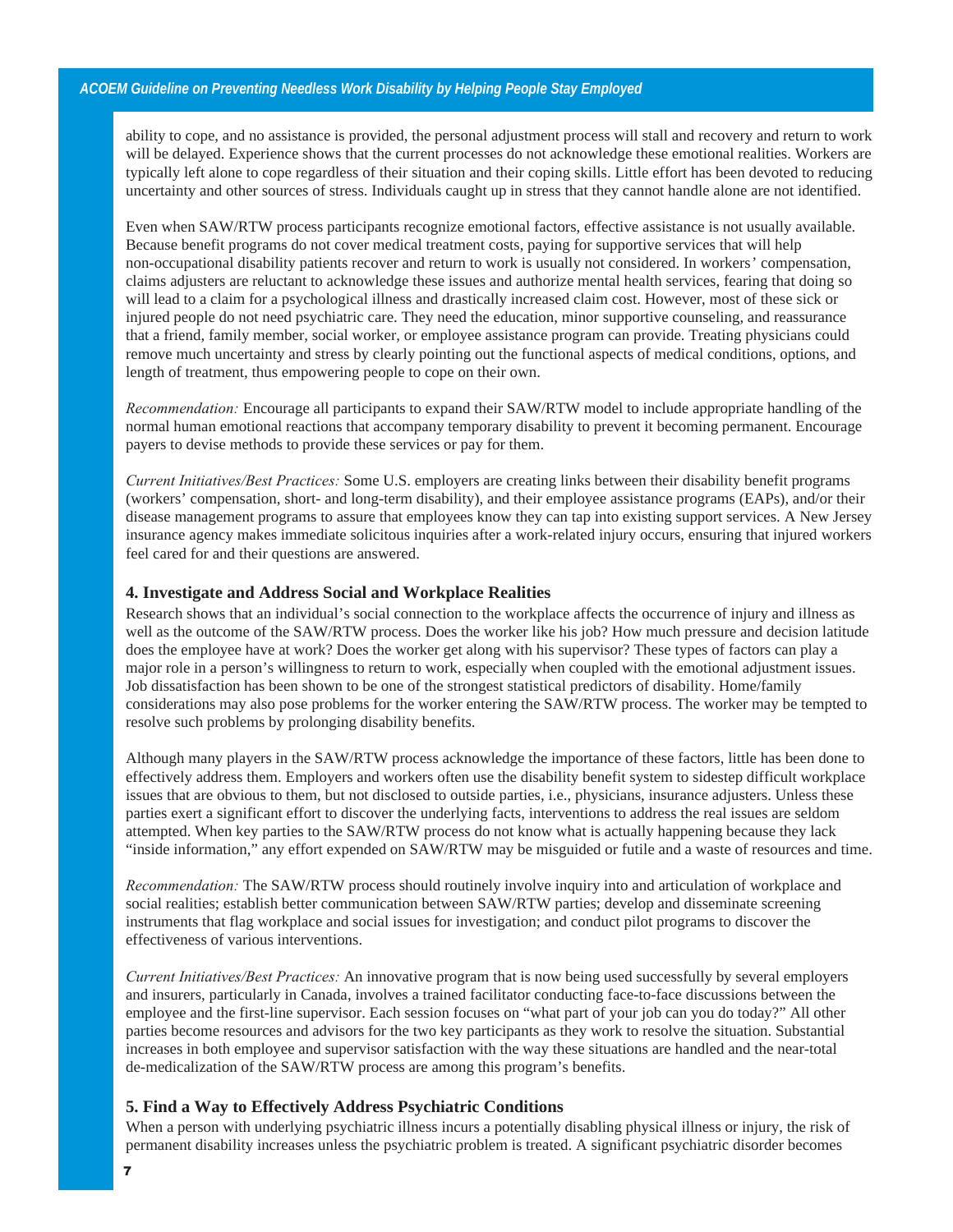symptomatic during a period of serious medical illness in more than 50 percent of cases, especially those with a history of a major psychiatric disorder. Many more previously undiagnosed workers also are vulnerable to developing their first episode of anxiety or depression when sick or injured. In these cases, the physical illness or injury precipitates the psychiatric episode.

Mental health treatment is required for these cases because the patient's mental condition significantly affects his reaction to the illness, adherence to medical treatment, the course of illness, its impact on function, and functional recovery from the physical condition. Psychiatric factors can contribute significantly to permanent disability unless treatment is active and effective. However, the current SAW/RTW process often ignores or doesn't detect or address psychiatric issues. The reluctance of treating physicians to make a psychiatric diagnosis comes primarily from lack of awareness and stigma. Patients often do not want these diagnoses.

Even when a psychiatric diagnosis is made, treatment is often inadequate or inappropriate. Limited benefits coverage and shortages of skilled mental health professionals often mean that expert treatment is unavailable. And, although all health care professionals understand the need to protect and foster role functioning in personal relationships, they often overlook the importance of role functioning at work. Faced with a patient who describes stress due to difficulties at work, leaving work is often seen as the solution.

Dramatic improvements in psychiatric diagnosis and treatment have occurred during the past 15 years. Although some employers know that psychiatric treatments are potentially cost effective, they also have spent considerable sums on ineffective, expensive therapy. They correctly believe that many mental health providers do not focus on functional recovery but continue with treatments that show no apparent benefit. Payers have not conditioned access and payment on providers' adherence to current treatment principles. As with other chronic conditions, psychiatric disorders may require intermittent intensive early treatment of new episodes as well as long-term, low-level treatment to prevent recurrence.

*Recommendation:* Adopt effective means to acknowledge and treat psychiatric co-morbidities; teach SAW/RTW participants about the interaction of psychiatric and physical problems and better prepare them to deal with these problems; perform psychiatric assessments of people with slower-than-expected recoveries routine; make payment for psychiatric treatment dependent on evidence-based, cost-effective treatments of demonstrated effectiveness.

*Current Initiatives/Best Practices:* The Washington State Department of Labor and Industries pioneered an innovative program that provides psychiatric services to injured workers. The agency handles all workers' compensation claims and pays all benefits for the state's insured employers. The agency reached agreement with the state medical association to pay for up to 90 days of psychiatric treatment "as an aid to cure" a physical work-related injury if the initial evaluation, treatment plan, and progress report notes meet certain specifications. Showing a clear connection between the diagnosis and specific barriers to resume working is essential, as is a connection between the treatment plan and removal of those barriers. As long progress is documented, payment continues for up to 90 days.

## **6. Reduce Distortion of the Medical Treatment Process by Hidden Financial Agendas**

In disability cases, the medical treatment process is often distorted by non-medical factors, with patients often seeking particular diagnoses or treatments to obtain or maximize benefits. Distortion also occurs when employers or benefits claims administrators ask naive physicians precise questions and elicit particular language that later becomes the basis for benefit, claim, or employment determinations.

One cause is the complex and differing sets of rules for eligibility and benefit determination in the various disability benefit programs. With thousands of different disability benefit plan designs, few physicians can accurately determine the impact their actions may have on a given patient's benefit payments or where hidden agendas may lie. Physicians are uncomfortable when they suspect patients, employers or payers of making requests based on hidden agendas. They often practice "don't ask, don't tell" in such situations, knowing they won't be paid for time spent investigating specifics.

*Recommendation:* Develop effective ways and best practices for dealing with these situations. Instruct clinicians on how to respond when they sense hidden agendas. Educate providers about financial aspects that could distort the process. Procedures meant to ensure independence of medical caregivers should not keep the physician "above it all" and in the dark about the actual factors at work. Limited, non-adversarial participation by impartial physicians may be helpful. For example, ask an occupational medicine physician to brief the treating clinician. Where possible, reduce the differences between benefit programs that create incentives to distort. Employers are in a better position to do this than other payers.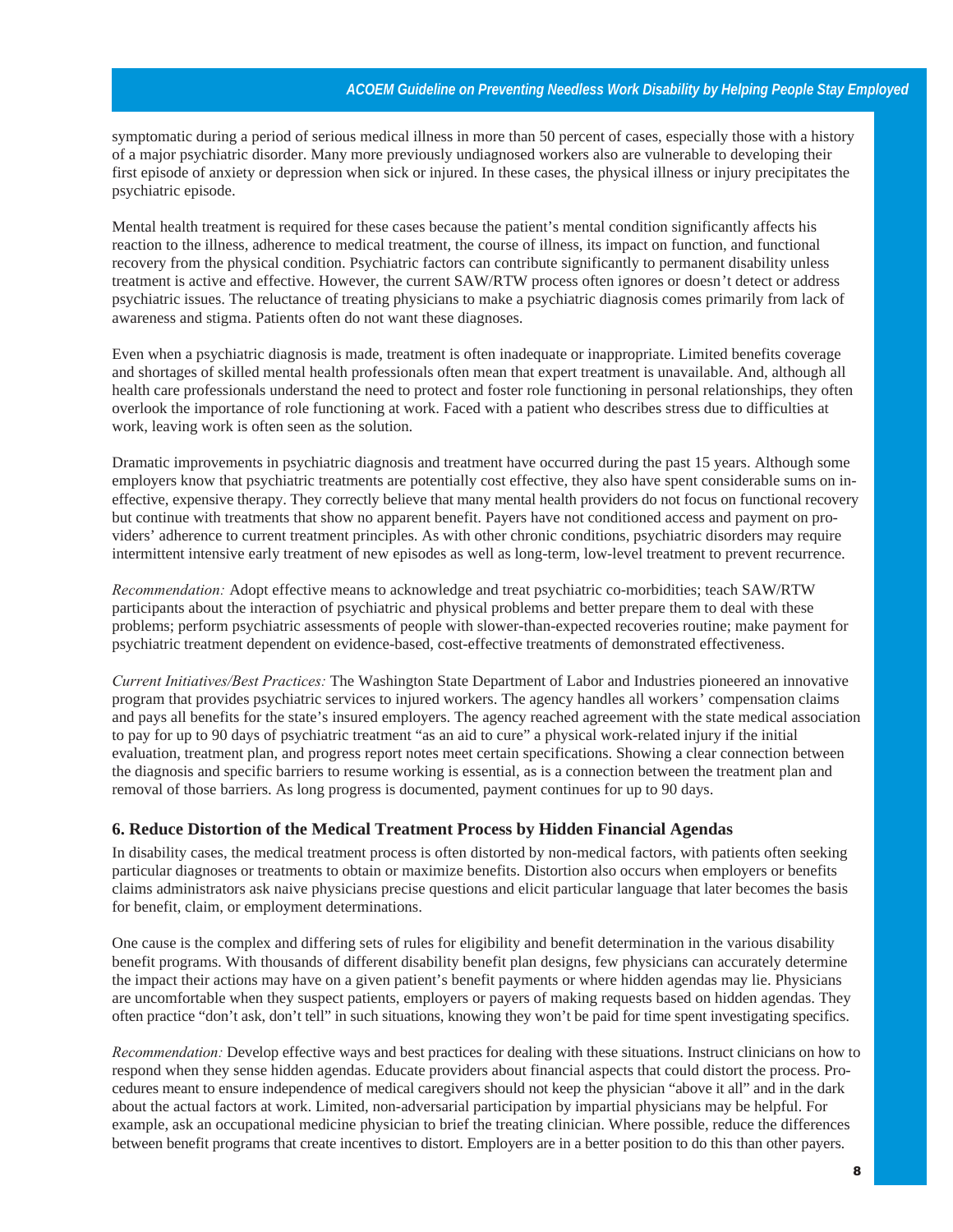*Current Initiatives/Best Practices:* Many employers examine their benefit programs to determine whether they create unwanted incentives for employees to behave in a certain way. For example, some employers have set up paid time-off banks in lieu of sick leave to decrease abuse and increase the predictability of employee absence. Others have redesigned their short-term disability program benefits to more closely match the workers' compensation benefit and vice versa. An increasing number of employers are expanding their workers' compensation return-to-work programs to cover non-occupational conditions as well.

## **III. ACKNOWLEDGE THE CONTRIBUTION OF MOTIVATION ON OUTCOMES AND MAKE CHANGES TO IMPROVE INCENTIVE ALIGNMENT**

## **7. Pay Physicians for Disability Prevention Work to Increase Their Professional Commitment**

Physicians seldom receive extra compensation for their time and effort in the disability prevention and management aspects of the SAW/RTW process. As a result, they may give those aspects low priority, believing they have no market value. In more complex situations that could benefit from the physician's initiative or active participation, the monetary disincentive reflected by lack of payment often deters the physician from responding quickly or making the extra effort, often delaying SAW/RTW.

Because most physicians don't consider disability prevention their responsibility, their passivity does not represent a failure to carry out their perceived duty. Although employers and insurers may assert that disability management should be included in the price of the medical visit, such assertions have little impact on physician behavior.

*Recommendation:* Develop ways to compensate physicians for the cognitive work and time spent evaluating patients and providing needed information to employer and insurers as well as on resolving SAW/RTW issues. ACOEM developed a proposal for new multilevel CPT codes for disability management that reveals the variety and extent of the intellectual work physicians must do in performing this task. Adopting a new CPT code (and payment schema) for functionally assessing and triaging patients could achieve similar goals. Payers may be understandably reluctant to pay all physicians new fees for disability management because of reasonable concerns about billing abuses – extra costs without improvement in outcomes. Make billing for these services a privilege, not a right, for providers and make that privilege contingent on completion of training and an ongoing pattern of evidence-based care and good-faith effort to achieve optimal functional outcomes.

## *Current Initiatives/Best Practices:*

- An innovative Australian operation builds relationships between selected local providers and employers. Instead of contracting for discounted fees, the employer customers agree to pay full fees in exchange for the selected providers' agreement to learn about the employer's programs and collaborate and communicate promptly. The selected providers are also paid additional fees for the extra effort spent on communications.
- A workers' compensation insurer in Massachusetts selected and trained a network of primary occupational medicine providers and asked them to help manage the situation caused by the injury or illness. The insurer paid these providers their full fee-schedule rates for medical care plus a modest fixed fee for "situation management" for every case they handled. Half of the new fee was held back and paid as a bonus if the pattern of care revealed good overall results – appropriate medical costs, patient and employer satisfaction, and low-disability rates. The program taught employers to channel to the providers – many channeled more than 85 percent. Workers' compensation injuries that became lost-time injuries decreased between six and eight percent when the treating physician was a provider.

#### **8. Support Appropriate Patient Advocacy by Getting Treating Physicians Out of a Loyalties Bind**

Government agencies, insurers, and employers expect physicians to provide unbiased information that verifies what their claimants/employees have said about their medical conditions and ability to work. Some of this information will be used to validate claims and manage attendance and may be used to award or deny benefits or as the basis for personnel actions. Physicians are often made aware of this by their patients. The medical profession does not acknowledge any duty to play this role as corroborator of fact for third parties, especially because negative financial consequences for patients may result. In fact, the physician must advocate for the patient and consider the patient's interest first.

However, many physicians have not thought carefully about patient advocacy in the context of SAW/RTW. Frequently, being a patient's health and safety advocate means promoting employment and full social participation. But the scope of "patient advocacy" varies from physician to physician, with some using their role as physician to advocate for whatever their patient wants. Historically, employers and insurers have dealt with this primarily through the independent medical examination process.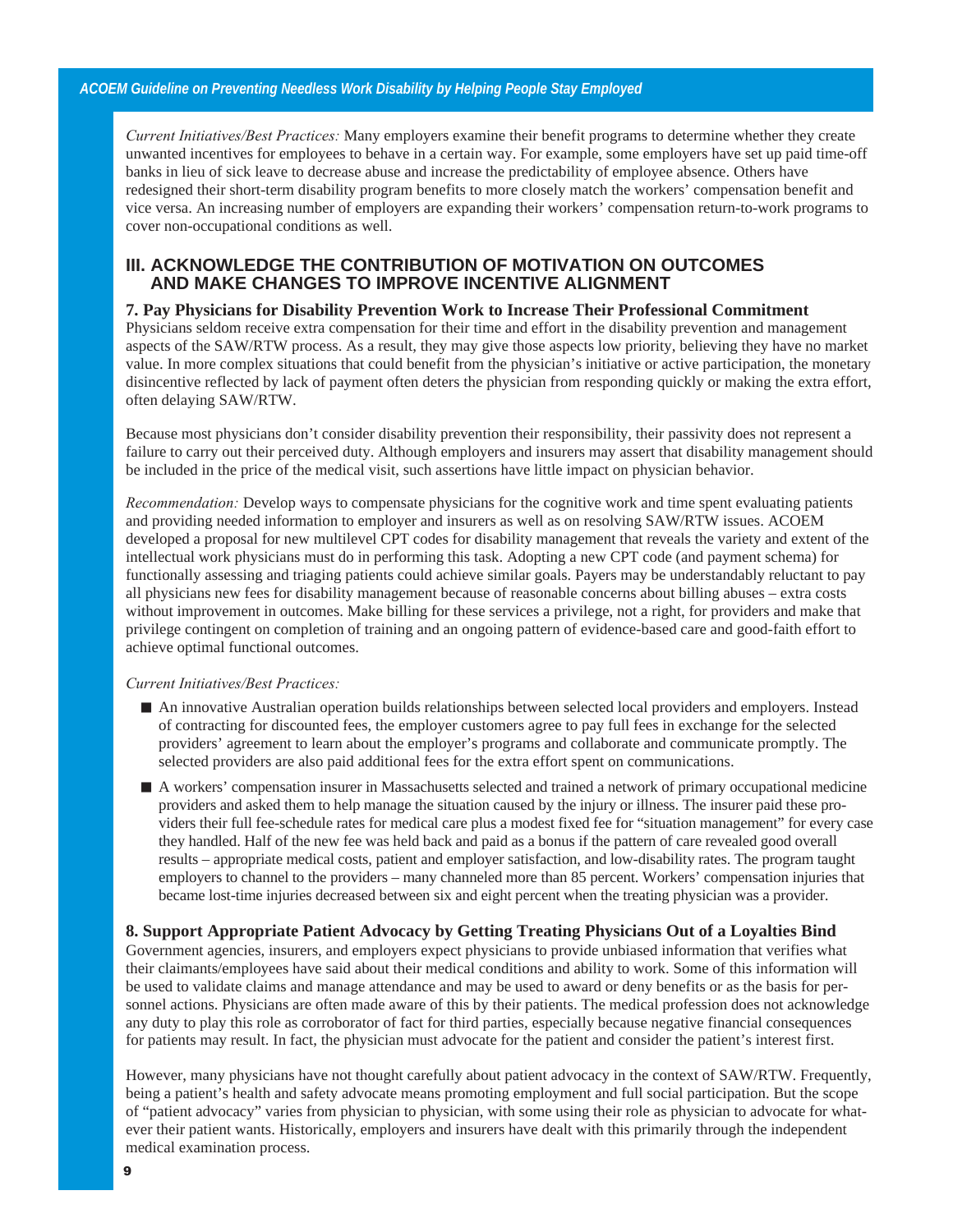*Recommendation:* The SAW/RTW process should recognize the treating physician's allegiance; reinforce the primary commitment to the patient/employee's health and safety and avoid putting the treating physician in a conflict-of-interest situation; focus on reducing split loyalties and avoid breaches of confidentiality; use simpler, less adversarial means to obtain corroborative information; and develop creative ways for treating physicians to participate in SAW/RTW without compromising their loyalty to their patients.

*Current Initiatives/Best Practices:* Employers and insurers who get the best return-to-work results and have the lowest disability rates:

- Take charge of the process from the start, never let it appear that the physician is in charge of making employment decisions;
- Inform treating physicians that the employer has a temporary transitional work program and that most workers are expected to recover on the job;
- Make it clear that they can provide work within a wide range of functional abilities and will carefully abide by any guidelines the physician sets;
- Stop asking physicians to set return-to-work dates, asking them instead to provide functional capacities, restrictions, and limitations; and
- Use metrics such as work days lost per 100 injury/illness episodes to track the effectiveness of their programs.

## **9. Increase "Real-Time" Availability of On-the-job Recovery, Transitional Work Programs, and Permanent Job Modifications**

Allowing workers to recover on the job is a cornerstone of disability prevention. This often takes the form of transitional work programs (also known as temporary modified work, alternative duties, or light duty) that allow workers return to work at partial capacity while they recuperate. On-the-job recovery usually involves a temporary change in job tasks, work schedule, or work environment; and often requires reduced performance expectations for the limited duration of the assignment, generally not more than 90 days. Workers in on-the-job recovery programs are expected to return to their usual jobs, with or without permanent accommodations, once they have completed the temporary assignment.

Permanent job modifications such as task redesign or switching to ergonomically designed tools may also allow for recovery on the job. Permanent modifications usually enable employees to continue working their usual jobs without interruption while meeting that job's regular performance expectations.

Currently, there are three problems that can prevent workers from recovering on the job:

- **Failure to provide temporary modified work.** Many employers still refuse to provide temporarily modified work and many labor agreements prohibit it. Insurers offering discounts to employers who claim to have transitional work programs typically fail to confirm that such programs are actually used. Few employers provide financial incentives to supervisors to make arrangements for on-the-job recovery by subsidizing the labor cost of transitional work programs. Few also appropriately allocate the cost of disability benefits to the operating units whose failure to keep workers safe or provide transitional work created the lost workdays.
- **The bad reputation of "light duty."** Based on past experience, employers and workers may see light duty as a dead-end for favored or aging workers who can no longer keep up. Others view it as a punishment and resist it for fear they will be given meaningless or no work or will be isolated or harassed.
- Long lag times. Many companies don't use their return-to-work programs promptly. When one of their workers becomes ill or injured they wait for the physician to write restrictions or the physical therapist to recommend job modifications rather than anticipating the need for transitional work assignments.

*Recommendation:* Encourage or require employers to use transitional work programs; adopt clearly written policies and procedures that instruct and direct people in carrying out their responsibilities; hold supervisors accountable for the cost of benefits if temporary transitional work is not available to their injured/ill employees; consult wit unions to design on-the-job recovery programs; require worker participation with ombudsman services available to guard against abuse; make ongoing expert resources available to employers to help them implement and manage these programs.

*Current Initiatives/Best Practices:* Successful transitional work programs are now in place in many well-managed organizations. As a result, these organizations experienced significant reductions in costs and absenteeism. The Ohio Bureau of Workers' Compensation's statewide Transitional Work Program (TWP) makes employers eligible for a state-funded grant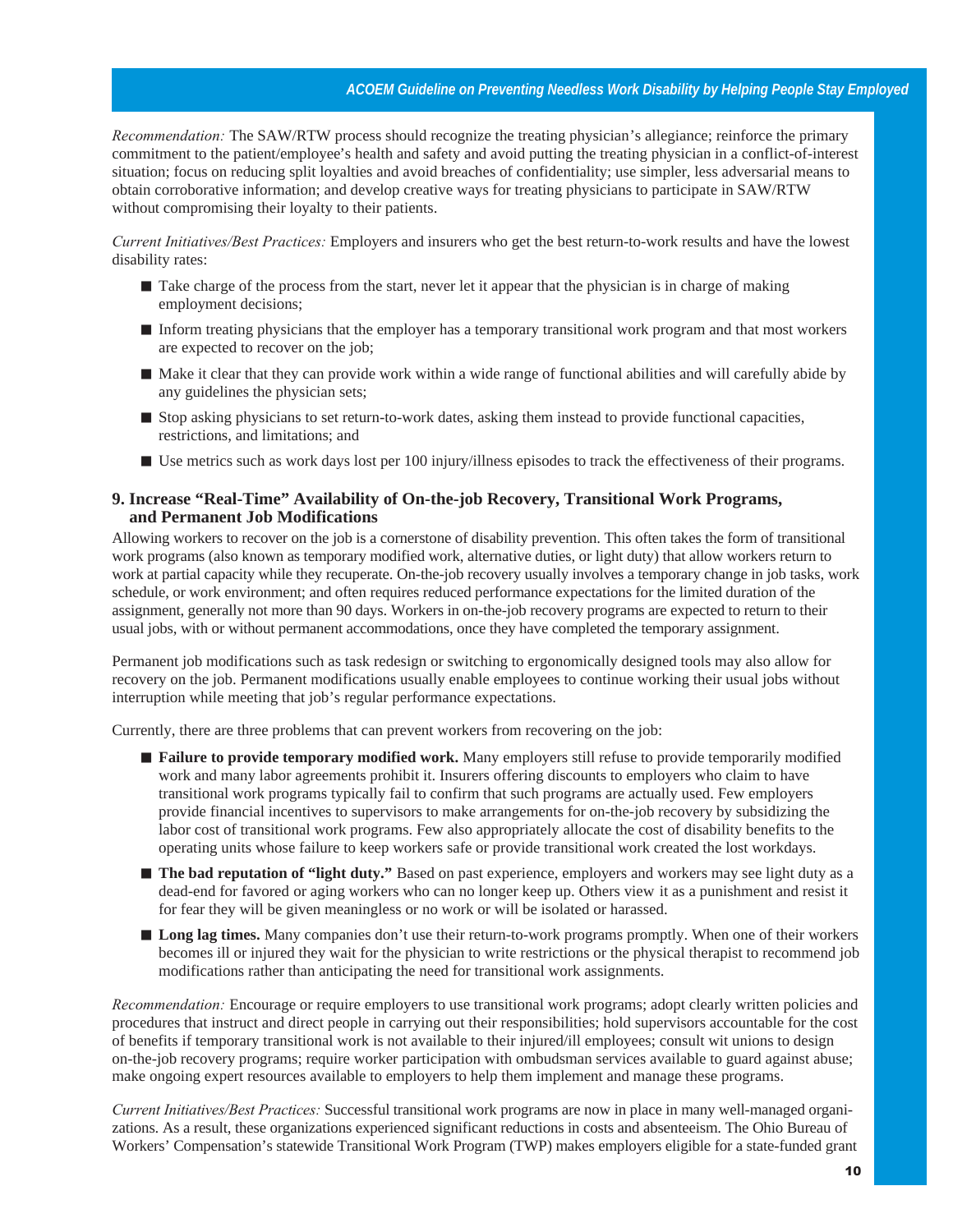of up to \$5,200 to develop a TWP. California's recent workers' compensation reform legislation includes a program to reimburse small employers up to \$2,500 for purchasing adaptive equipment or otherwise modifying jobs for injured workers. An employer consortium, sponsored by the occupational medicine program at a clinic in Illinois, provides guidance and support to local employers in setting up and running their transitional work programs. The Australian state of New South Wales requires all employers with more than 200 employees to appoint an in-house injury manager, who is responsible for creating return-to-work plans.

#### **10. Be Rigorous, Yet Fair in Order to Reduce Minor Abuses and Cynicism**

The disability benefit system is often used inappropriately to solve other problems – for example, taking sick leave to stay home and care for a child. Rules also are stretched to receive benefits without medical justification. If these minor abuses continue unchecked, more people assume everyone engages in such behavior. Eventually, anyone filing a claim is treated with cynicism or suspicion. Those with legitimate needs may be treated unkindly, and the SAW/RTW process may become unpleasant for them. Additionally, if transitional work programs are allowed to become permanent havens for non-productive workers, both employees and supervisors lose enthusiasm for them. If used to demean, harass, or ostracize workers, light-duty programs may become counterproductive.

*Recommendation:* Encourage programs that allow employees take time off without requiring a medical excuse; learn more about the negative effect of ignoring inappropriate use of disability benefit programs; discourage petty corruption by consistent, rigorous program administration; develop and use methods to reduce management and worker cynicism for disability benefit programs; train all parties to face situations without becoming adversaries; and be fair and kind to workers in the SAW/RTW process.

## **11. Devise Better Strategies to Deal with Bad-Faith Behavior**

Employees and their families, supervisors, employer management, treating clinician(s), insurance carriers, benefits administrators, case managers, union representatives, and lawyers are involved in the disability benefits system. Some individuals in each group manipulate the SAW/RTW process to the point of serious abuse or clearly fraudulent activity. For example, an employer pressures a worker not to report a work-related injury. Employers and insurers expend considerable effort identifying and dealing with employees who take advantage of the system and to a lesser extent with physicians who do the same. In comparison, little attention has been paid to the harm done to injured or ill employees when their claims adjuster or employer gives them poor service or behaves inappropriately or illegally.

Often, a lawyer is the only recourse available to the injured worker. Most workers seeking counsel do so only after a problem arises. People who feel they have been ill-served and retain lawyers get involved in an adversarial system that hardens and polarizes positions, prolongs needless disability, and increases the likelihood of poor functional outcomes. One multi-state insurer's analysis shows that the median cost of workers' compensation claims of those with legal representation is about \$30,000 more than those without representation. The median cost of represented claims ranges between 10 and 20 times higher than the median cost of unrepresented ones.

*Recommendation:* Devote more effort to identifying and dealing with employers or insurers that use SAW/RTW efforts unfairly and show no respect for the legitimate needs of employees with a medical condition; make a complaint investigation and resolution service – an ombudsman, for example – available to employees who feel they received poor service or unfair treatment.

## **IV. INVEST IN SYSTEM AND INFRASTRUCTURE IMPROVEMENTS**

## **12. Educate Physicians on "Why" and "How" to Play a Role in Preventing Disability**

Few physicians, except those in occupational medicine and physiatry, ever receive training in disability prevention and management. Although function is now acknowledged as having a greater impact on quality of life than serious illness, most medical schools have not integrated evaluation of function into their curricula. Yet the average physician who treats working-age adults usually signs five or more work-related letters or notes to employers and payers per week, and is by definition a regular participant in SAW/RTW. As a result, he/she may allow workers to return to work who should not and disable those who could be working.

*Recommendation:* Educate all treating physicians in basic disability prevention/management and their role in the SAW/ RTW process; provide advanced training using the most effective methods; make appropriate privileges and reimbursements available to trained physicians; focus attention on treatment guidelines where adequate supporting medical evidence exists; make the knowledge and skills to be taught consistent with current recommendations that medicine shift to a proactive health-oriented paradigm from a reactive, disease-oriented paradigm.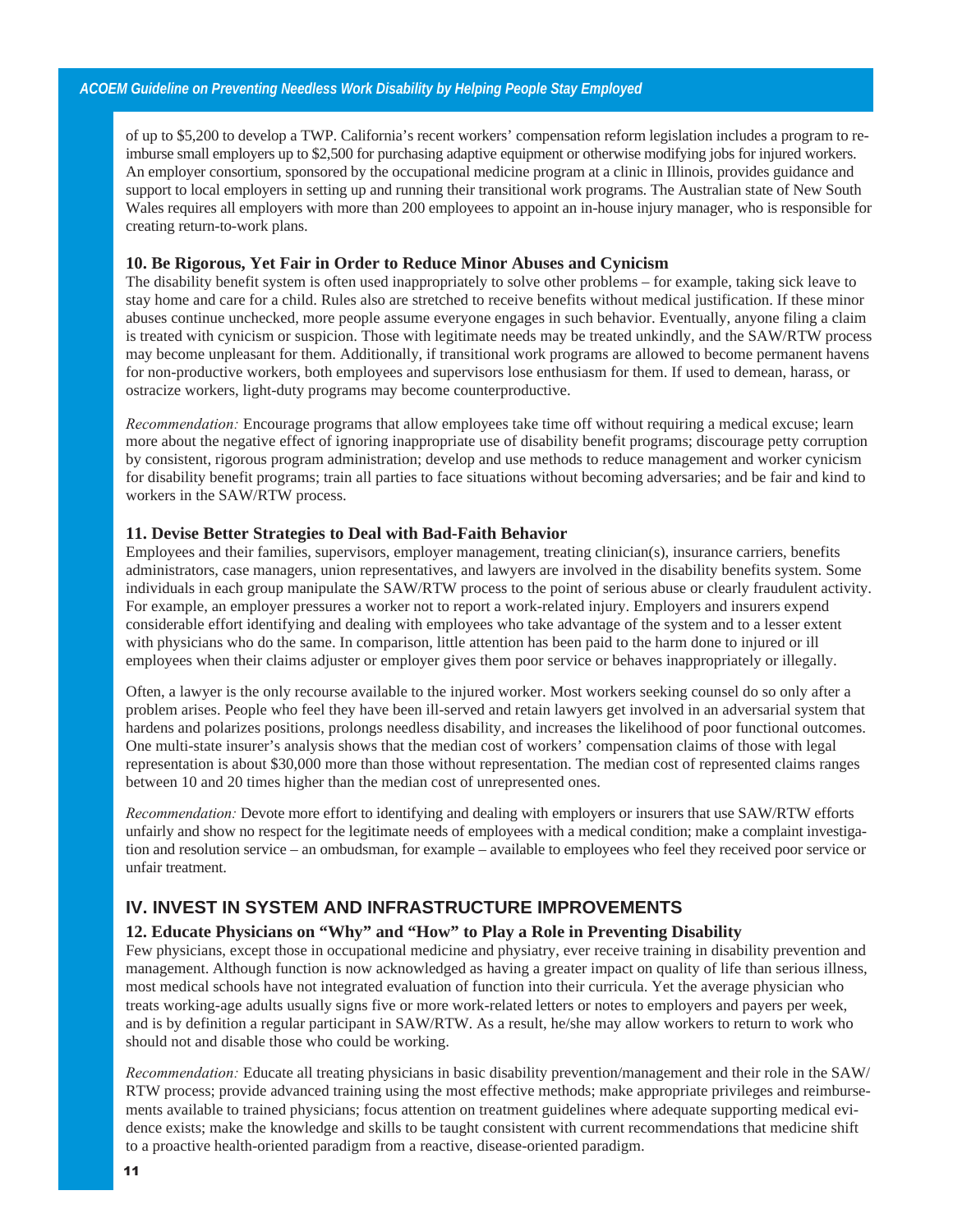*Current Initiatives/Best Practices:* ACOEM and the American Academy of Orthopedic Surgeons have active educational efforts underway, with courses on disability-related topics at all annual conferences. Several employers in West Virginia and Idaho award quality points towards bonuses to those local physicians who attend a training session or take a short, web-based course in disability prevention and return-to-work communications. Two workers' compensation health care provider networks in California and Florida strongly encourage their physicians to take a course in disability prevention. Other networks are developing similar programs. The State Compensation Insurance Fund of California recently made disability management training a requirement for key clinicians in its medical provider network.

## **13. Disseminate Medical Evidence Regarding Recovery Benefits of Staying at Work and Being Active**

Strong evidence suggests that activity hastens optimal recovery while inactivity delays it. Moreover, simple aerobic physical activity has been shown to be an effective treatment for chronic pain, fibromyalgia, and chronic fatigue syndrome. Other evidence indicates that remaining at or promptly returning to some form of productive work improves clinical outcomes as compared to passive medical rehabilitation programs. The ACOEM *Practice Guidelines* recommend exercise, active self-care, and the earliest possible safe return to work. Despite this evidence, inactivity, work avoidance, and passive medical rehabilitation programs are often prescribed as treatment.

*Recommendation:* Undertake large-scale educational efforts so that activity recommendations become a routine part of medical treatment plans and treating clinicians prescribe inactivity only when medically required; specify that medical care must be consistent with current medical best practices; or preferably, adopt an evidence-based guideline as the standard of care.

*Current Initiatives/Best Practices:* California recently adopted ACOEM's *Practice Guidelines* as the best available evidence-based standard of care for new workers' compensation injuries. California law says that the Guidelines shall be "presumptively correct on the issue of extent and scope of medical treatment." Colorado also developed evidence-based treatment guidelines, and requires those who perform independent medical evaluations to take a rigorous state-sponsored training course. Their opinions must conform to state standards.

## **14. Simplify/Standardize Information Exchange Methods between Employers/Payers and Medical Offices**

Although physicians play an important role in the SAW/RTW process, they are typically given too little information to act effectively. Employees often are the physicians' only source of information because employers usually do not send any information to the physician about an employee's functional job requirements, their SAW/RTW programs, their commitment (or lack of it) to employee well-being, how to quickly answer questions or address problems.

Claim administrators often request information from the physician to help in managing their claim. They tend to use a generic approach that does not match the information requested with the simplicity or complexity of the situation. Questions often seem designed to determine eligibility for benefits rather than to find a way to help the worker return to work. Discussion of patient functionality, which is not subject to confidentiality restrictions, lacks sufficient focus. Employers and claims administrators often find it easier and more efficient to send volumes of material to the physician instead of reducing it to the essential questions for the physician's convenience.

Many physicians seem unaware of employers' and benefit administrators' needs for information. When physicians receive poorly conceived requests for guidance or opinions, they have little tolerance or time to review irrelevant or redundant information to find the few useful pieces of data. Many physicians simply don't know how their delays or inadequate responses impact optimal functional outcomes for their patients. Both sides are exasperated by the enormous variability in the other's paper forms.

*Recommendation:* Encourage employers, insurers, and benefits administrators to use communication methods that respect physicians' time; spend time digesting, excerpting and highlighting key information so physicians can quickly spot the most important issues and meet the need for prompt, pertinent information; encourage all parties to learn to discuss the issues – verbally and in writing – in functional terms and mutually seek ways to eliminate obstacles.

*Current Initiatives/Best Practices:* Training can increase awareness among employer and insurer staff members about the practical realities of the physician's office and teach them how to make more-successful information requests that match these realities. Successful case managers often fax a single page to the physician's office the day before a patient's appointment. It should contain one or more questions or options, accompanied by checkboxes the physician can use to answer them. Several new companies are seeking to link medical provider offices with employers and insurers, using various business models to help make the process valuable for all participants.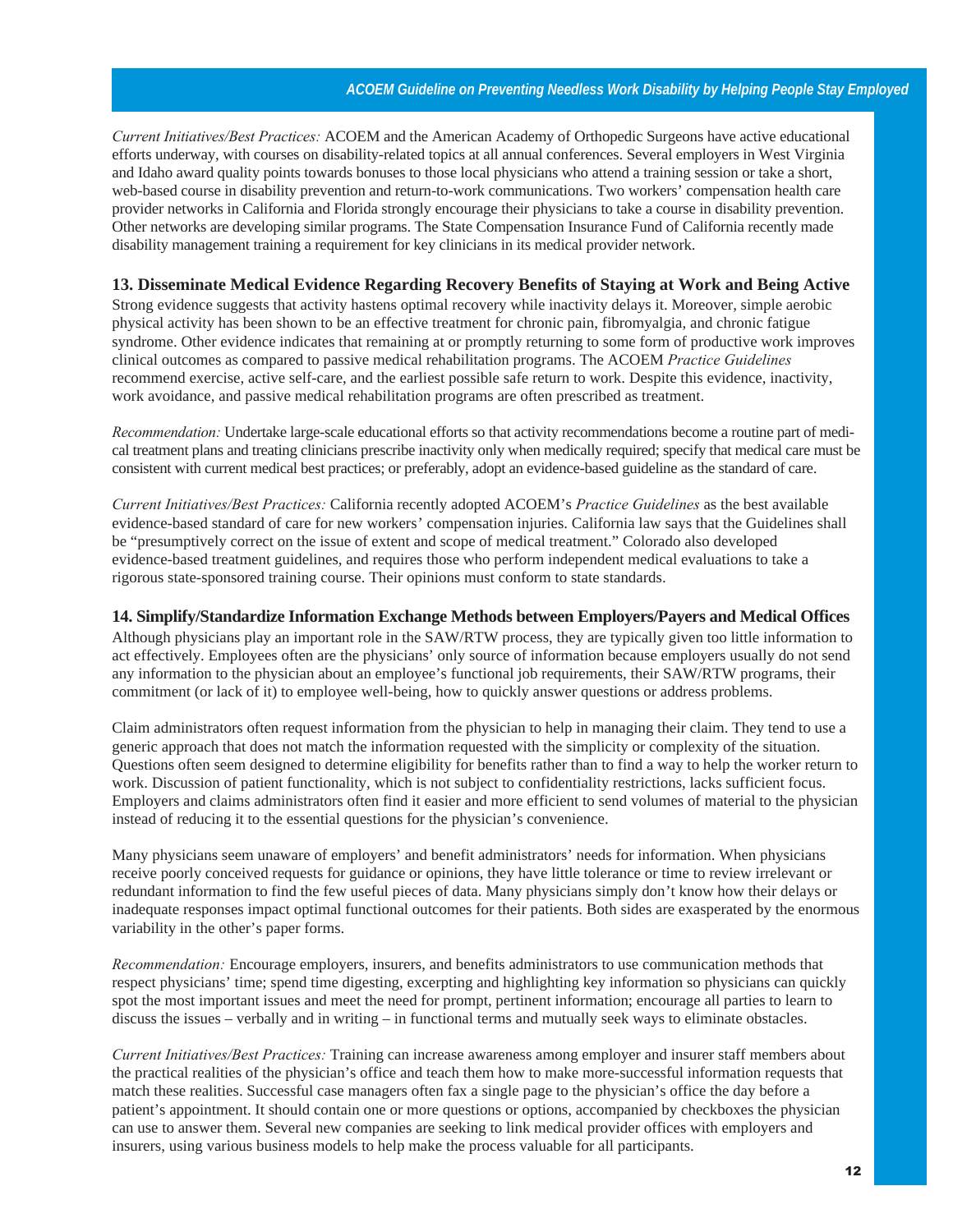## **15. Improve/Standardize Methods and Tools that Provide Data for SAW-RTW Decision-Making**

Everyone involved in a worker's SAW/RTW process needs data about work capacity and job demands in order to make informed decisions. Considering their impact on thousands of work disability episodes per year, existing methods and tools for obtaining and analyzing data are nonstandard and often crude.

In the time-pressured setting of patient care, treating physicians typically make educated guesses to determine work capacity, medical restrictions, and functional limitations. Similarly, employees and employers typically make educated guesses to describe the functional demands of workplace tasks, a method that seems to work well most of the time. But whenever ability to work is uncertain or disputed, everyone – especially the courts – develops an appetite for "hard facts" and data. The private sector developed most of the proprietary methods and technologies currently used to determine work capacity.

Although almost all commercial methods/machines claim to have been scientifically tested, very little high-quality research has been published in rigorously peer-reviewed scientific journals. One major study showed that functional capacity evaluations (FCEs) were worse than no testing to facilitate appropriate job placement. In that study, a group of patients underwent functional capacity evaluations. Those whose physicians used data from the FCEs as the basis for their return-to-work advice did worse than those whose physicians ignored the FCE results and simply reassured and returned the workers to their usual jobs. Another major study showed that patients who had functional capacity evaluations (FCEs) to facilitate appropriate job placement fared worse than those whose physicians ignored the FCE results and simply returned the workers to their usual jobs.

Table 5 provides examples of the methods physicians commonly use to obtain the data needed for SAW/RTW decision-making. For each question or issue to be resolved, the table shows the low-cost or simple method typically used in an everyday medical office visit compared to a high-cost or complex method typically used in a complex or litigated situation. The table indicates the wide range in technical sophistication, time required, and cost. However, one important reference has not yet been developed. Physicians looking for authoritative information have no resource for the occupational implications of various specific medical conditions or descriptions of patient-specific or task-specific considerations that would generate the need for specific medical restrictions.

| <b>Question/Issue To Be Resolved</b>                                                                                                                                      | <b>Low-Cost and/or Simple Method</b>                                                                                                                                                                                                    | <b>High-Cost and/or Complex Method</b>                                                                                                                                                                                                                                                                                                                                                                                                                                                                           |  |
|---------------------------------------------------------------------------------------------------------------------------------------------------------------------------|-----------------------------------------------------------------------------------------------------------------------------------------------------------------------------------------------------------------------------------------|------------------------------------------------------------------------------------------------------------------------------------------------------------------------------------------------------------------------------------------------------------------------------------------------------------------------------------------------------------------------------------------------------------------------------------------------------------------------------------------------------------------|--|
| What are the functional<br>demands of the worker's usual<br>job?                                                                                                          | Physician asks the worker what he/she<br>usually does at work.                                                                                                                                                                          | Physician relies on data from a job analysis. Physician<br>reads a multi-page comprehensive functional job des-<br>cription possibly with digital photos/video. The report<br>has been prepared by a trained expert hired by the em-<br>ployer or insurer. The expert did a formal job analysis<br>including making actual measurements at the worksite.                                                                                                                                                         |  |
| What is the worker's current<br>work capacity and functional<br>limitations?                                                                                              | Physician asks what the worker can't<br>do; observes the worker's behavior in<br>the exam room; performs a physical<br>exam – and then mentally projects<br>those answers and observations into<br>likely workplace activities.         | Use data from tests such as treadmill testing (aerobic<br>exercise capacity), functional capacity evaluation<br>(musculoskeletal work capacity) or neuropsychological<br>testing (cognitive ability). Tests of other capacities are<br>available but much more rarely used. Physician reads<br>a report of the worker's visit to a special testing<br>facility, in which he/she performed a set of maneuvers<br>to ascertain the worker's maximum work capacity.                                                 |  |
| Is there a medical reason why<br>the worker should be removed<br>from work? Is there any specific<br>activity/exposure the worker<br>should avoid for medical<br>reasons? | Physician uses his/her own knowledge<br>of workplaces and jobs, then thinks<br>about potential situations that might<br>pose a risk to the health/safety of the<br>worker or others – and writes medical<br>restrictions to avoid them. | Other than disability duration guidelines that specify<br>the length of time people are typically absent from<br>work for various conditions, no clinical resource is<br>available (authors unaware of any reference that<br>systematically reviews the occupational implications<br>(medical concerns and functional issues) of various<br>medical conditions. Neither a consensus-based<br>encyclopedic reference nor a<br>systematic/comprehensive review of evidence-based<br>medical literature exists yet. |  |

## **Table 5 – Methods of Obtaining Data for the SAW/RTW Decision-making Process**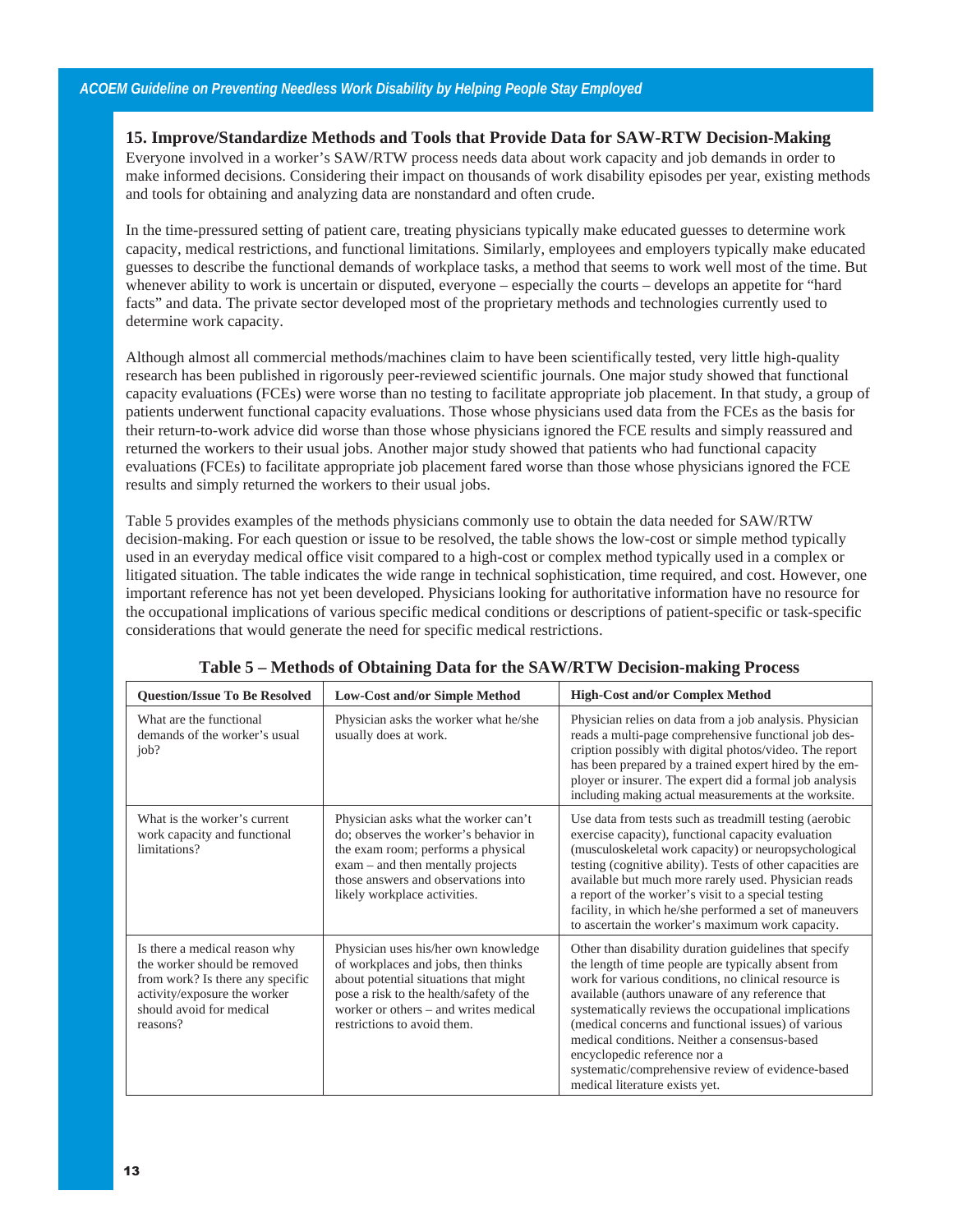| Can this worker with this<br>functional capacity and these<br>medical restrictions do this<br>particular job? | Make an informed guess. The<br>physician uses whatever information is<br>available to decide whether the<br>worker's current capabilities match<br>with the job demands.<br>OR<br>The employer or insurer looks for a<br>match. They compare the employee's<br>abilities as portrayed in a physician's<br>note with the demands of available<br>jobs. | Physician relies on data from functional testing. Using<br>information about a particular job, a testing facility<br>devises a set of maneuvers that duplicate the<br>maximum functional demands required by the tasks of<br>that particular job. Then the worker attempts to<br>perform those critical tasks. The areas of mismatch are<br>the tasks that the worker cannot perform. |
|---------------------------------------------------------------------------------------------------------------|-------------------------------------------------------------------------------------------------------------------------------------------------------------------------------------------------------------------------------------------------------------------------------------------------------------------------------------------------------|---------------------------------------------------------------------------------------------------------------------------------------------------------------------------------------------------------------------------------------------------------------------------------------------------------------------------------------------------------------------------------------|
| Ways of modifying jobs/<br>making accommodations.                                                             | The physician makes a suggestion<br>based on his/her previous life and<br>practice experience. The employer may<br>seek advice from a consulting physician<br>with occupational medicine expertise.                                                                                                                                                   | Physician relies on data in a report written by a<br>vocational counselor or similarly trained and qualified<br>professional who has evaluated the situation in detail<br>and made recommendations.                                                                                                                                                                                   |

*Recommendation*: Help physicians participate more effectively in the SAW/RTW process by standardizing key information and processes; persuade employers to prepare accurate, up-to-date functional job descriptions (focused on the job's maximum demands) in advance and keep them at the benefits administrator's facility; send them to physicians at the onset of disability; teach physicians practical methods to determine and document functional capacity; and require purveyors of functional capacity evaluation methods and machines to provide published evidence in high-quality, peer-reviewed trials comparing their adequacy to other methods.

*Current Best Practices/Initiatives:* Many occupational medicine physicians ask workers carefully designed questions about everyday activities or observe them while they perform a simple set of office-based maneuvers to quickly obtain objective information on which to base their opinions. Occupational medicine specialists commonly tour the plants of their industrial clients to familiarize themselves with the physical work environment and the tasks of specific jobs. Many employers have developed detailed functional job descriptions as part of their ADA compliance program. Some have modified their claim intake process to include mailing the worker's job description to the treating physician. Some large companies are developing a computerized database of all tasks including each task's critical (most difficult) functional demands. A few companies use job-specific functional testing at time of hire as well as at routine intervals after injury or illness to assure that workers are assigned tasks within their capabilities. Both vendors and purchasers of evaluation methodologies are beginning to understand the need to demonstrate validity and reliability in well-designed and controlled peer-reviewed trials.

## **16. Increase the Study of and Knowledge about SAW/RTW**

The SAW/RTW process has not been systematically and formally studied in sufficient detail. Little solid methodological foundation or medical evidence exists to support or improve commonly used methods and tools. While millions of dollars have been spent studying the adequacy of health care services, very little funding or research has addressed outcomes for those covered by the workers' compensation system. As with workers' compensation, the failure to address these issues may point to a need for a federal agenda.

*Recommendation:* Complete and distribute a description of the SAW/RTW process with recommendations on how best to achieve desired results in disability outcomes; establish and fund industry-specific, broad-based research programs, perhaps in the form of independent institutes or as enhanced university programs; collect, analyze, and publish existing research; formulate research to better understand current practices and outcomes, determine best practices and test alternative solutions to problems; develop a way to effectively communicate the findings of completed research to all decision makers; and solicit needs for future research.

A sampling of research topics of interest might include:

- Develop screening tools to accurately predict relative risk of long-term functional disability and provide a basis for therapeutic interventions.
- Document the long-term history of prolonged absence or withdrawal from work.
- Design controlled trials of various claims and clinical interventions for improving medical and functional outcomes.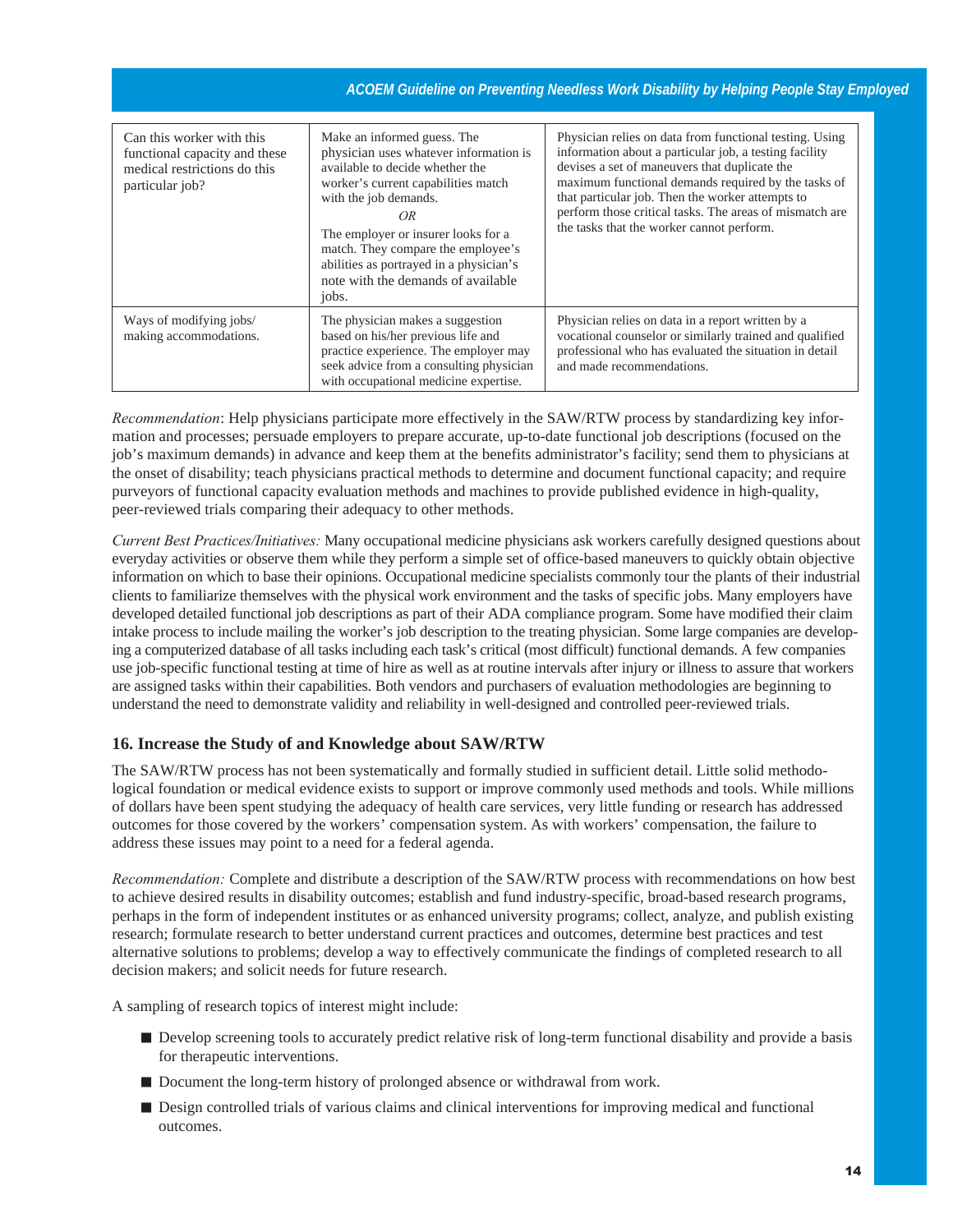- Assess and catalog the functional implications and occupational considerations related to the 300+ medical conditions that cause most disability.
- Compare ways to assess work ability capacity.
- Devise ways to standardize and increase the availability and usability of functional job descriptions.
- Study physician behavior in dealing with role conflict.
- Develop controlled trials to compare different methods for training physicians in disability prevention and assessing the impact of that training on clinical, functional, and financial outcomes.
- Discover ways to increase the recognition and effective treatment of psychiatric co-morbidities.
- Develop effective ways to streamline communications between participants in SAW/RTW.
- Compare different methods to reward physicians for active participation in the SAW/RTW process.

## **CONCLUSION**

Although most injured or ill people can cope with their problem and make either temporary or permanent life and work adjustments, a large minority cannot. This minority does not recover successfully, adopts a disabled self-concept, and experiences either a needlessly prolonged absence or a permanent withdrawal from work. In problematic situations, the SAW/RTW process is usually inadequate and ill-suited to detect and effectively address the most important issues related to the outcome. It also accounts for the majority of needless expenditures for disability benefits. Because this minority accounts for such a large portion of all disability program costs, a one percent reduction in cases with prolonged disability should generate a substantially larger reduction in overall system cost. Therefore, the focus of the SAW/RTW process should shift away from "managing" or "evaluating" disability to preventing it. The fundamental reason for most lost workdays/lost jobs is not medical necessity, but the non-medical decision-making and poor functioning of the SAW/RTW process.

Employers, insurance carriers, and government agencies currently burdened by the costs of preventable disability, and worried about the future implications of the aging workforce, should consider underwriting efforts to more effectively prevent disability.

Recommendations to improve the SAW/RTW process will require:

- a sense of urgency;
- attention and priority;
- **n** research;
- experimentation with new methods and interventions;
- infrastructure development;
- policy revision;
- $\blacksquare$  methodological improvement and dissemination;
- education and training;
- incentive alignment; and
- **I** funding.

Common sense evidence abounds that keeping people productively employed is good for them and for society. Avoiding the unfortunate outcome of iatrogenic or system-induced disability is worthwhile. Improving the appropriateness and usefulness of services available to people coping with illness and injury is also of value. It also is sensible, if not urgent, to curtail needlessly using resources and losing personal and industrial productivity.

Improving the SAW/RTW process will require sustained attention and effort as well as a willingness to explore new approaches. This report will, perhaps, stimulate thinking and begin a regular dialogue with other stakeholders to explore this topic in progressively greater depth.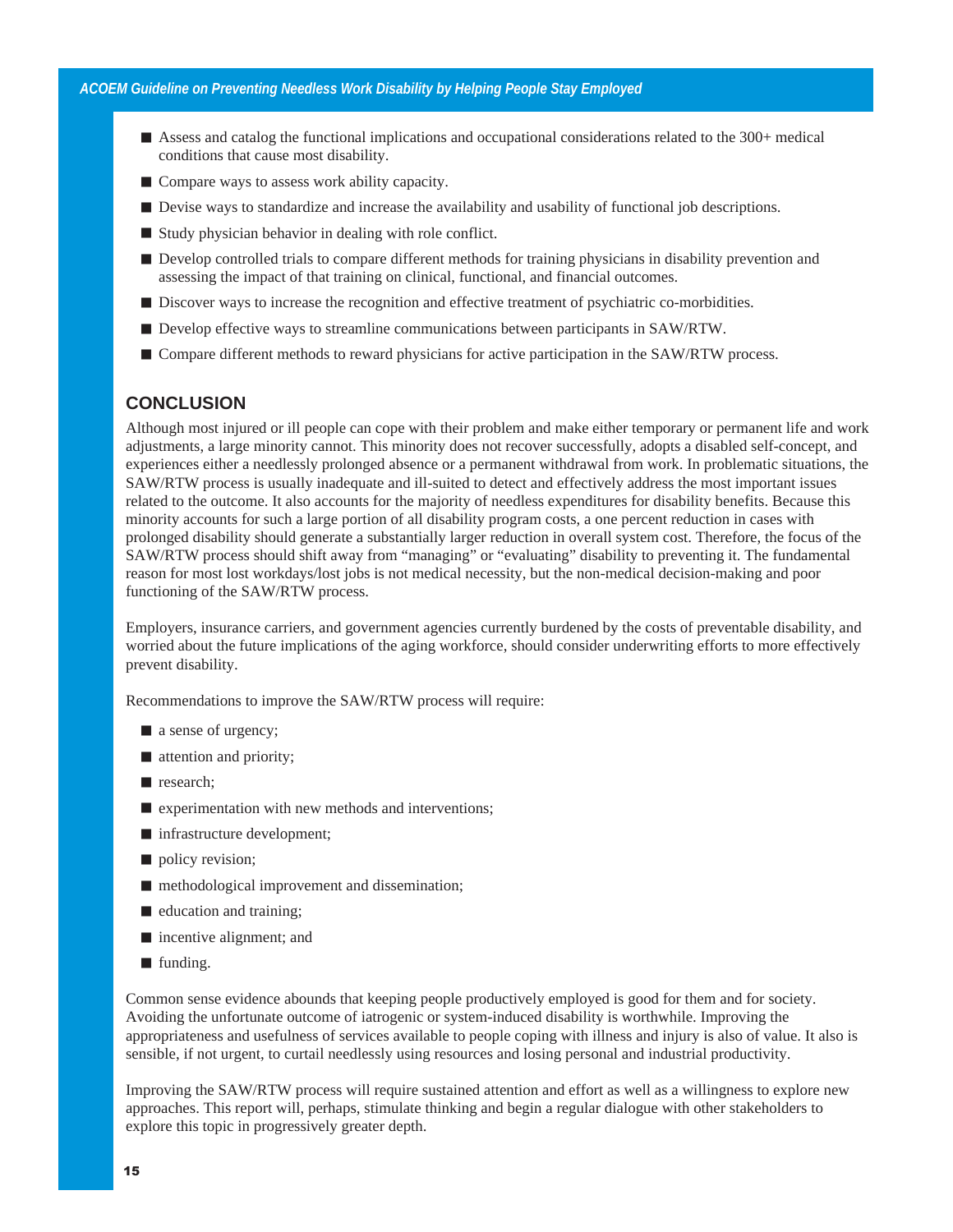## **ACKNOWLEDGEMENTS**

This ACOEM guideline was derived from a 34-page committee report prepared by the College's Stay-at-Work and Return-to-Work Process Improvement Committee under the auspices of the Council on Occupational and Environmental Medicine Practice. The report was peer-reviewed by the committee and approved as a committee report by the ACOEM Board of Directors on October 27, 2005. It is available in its entirety to members only via the ACOEM web site (www.acoem.org – "Members Only," under the Publications link).

This guideline was approved by the ACOEM Board of Directors on May 9, 2006. Contributing members of the Stay-at-Work and Return-to-Work Process Improvement Committee are Jennifer Christian, MD, MPH, Chair; Douglas Martin, MD, Co-Chair, David Brown, MD; Alan Colledge, MD; Constantine Gean MD, MS, MBA; Elizabeth Genovese, MD, MBA; Natalie Hartenbaum, MD, MPH; Michael Jarrard, MD, MPH; Michel LaCerte, MD; Gideon Letz, MD, MPH; Loren Lewis, MD, MPH; Robert MacBride, MD, DOHS; Michael McGrail, Jr, MD, MPH; J Mark Melhorn, MD; Stanley Miller, DO, MPH; James Ross, MD; Marcia Scott, MD; Adam Seidner, MD, MPH; James Talmage, MD; William Shaw, MD; and C. Donald Williams, MD, with additional support from David Siktberg, MBA.

## **REFERENCES**

#### **Introduction/Background**

Disability Status: 2000. US Department of Commerce, US Census Bureau. C2KBR-17. March 2003.

## **What is the SAW/RTW Process?**

Barron BA. Disability certification in adult workers: a practical approach. *Am Fam Phys*. 2001;64(9):1579-86.

Frank AL. Approach to the patient with an occupational or environmental illness. Primary care. *Clin Office Pract*. 2000;27(4):877-94.

Foye PM, Stitik TP, Marquardt CA, Cianca JC, Prather H. Industrial medicine and acute musculoskeletal rehabilitation: 5. effective medical management of industrial injuries: from causality to case closure. *Arch Phys Med Rehabil*. 2002;83(3 Suppl 1):S19-24, S33-9.

Wyman DO. Evaluating patients for return to work. *Am Fam Physician*. 1999;59(4):844-8.

## **Increase Awareness of How Rarely Disability is Medically Required**

Christian, J. Most days "off work on comp" may be unnecessary. *OEM Report*. 1998;12(7):65-70.

Colledge AL. Johnson HI. SPICE – A model for reducing the incidence and costs of occupationally entitled claims. *Occup Med*. 2000;15(4):695-722, iii.

Krause N. Frank JW. Dasinger LK. Sullivan TJ. Sinclair SJ. Determinants of duration of disability and return-to-work after work-related injury and illness: challenges for future research. *Am J Ind Med*. 2001;40(4):464-84.

American College of Occupational and Environmental Medicine, "Cornerstones of Disability Prevention and Management," Chapter 5, Occupational Medicine Practice Guidelines, 2nd edition, 2004.

#### **Urgency is Required Because Prolonged Time Away from Work is Harmful**

Bartley M. Unemployment and ill health: understanding the relationship. *J Epidemiol Comm Health*. 1994;48(4):333-7.

Bellamy R. Compensation neurosis: financial reward for illness as nocebo. *Cl Ortho Rel Res*. 1997;336:94-106

Gerdtham UG, Johannesson M. A note on the effect of unemployment on mortality. *J Health Econ*. 2003;22:505-18.

Guirguis S. Unemployment and health: physicians' role. *Int Arch Occ Env Health*. Supplement 72. 1999;S10-S13.

Harris I, Multford J, Solomon M, et al. Association between compensation status and outcome after surgery. *JAMA*. 2005;293:13: 1644-52.

Jin RL, Shah CP, Svoboda TJ. The impact of unemployment on health: a review of the evidence. *Canadian Med Assoc J*. 1995;153 (5):529-40.

Johoda M. Employment and Unemployment. Cambridge: Cambridge University Press; 1983.

Martikainen PT, Valkonen T. The effects of differential unemployment rate increases of occupation groups on changes in mortality. *Amer J Pub Health*. 1998:88;1859-61.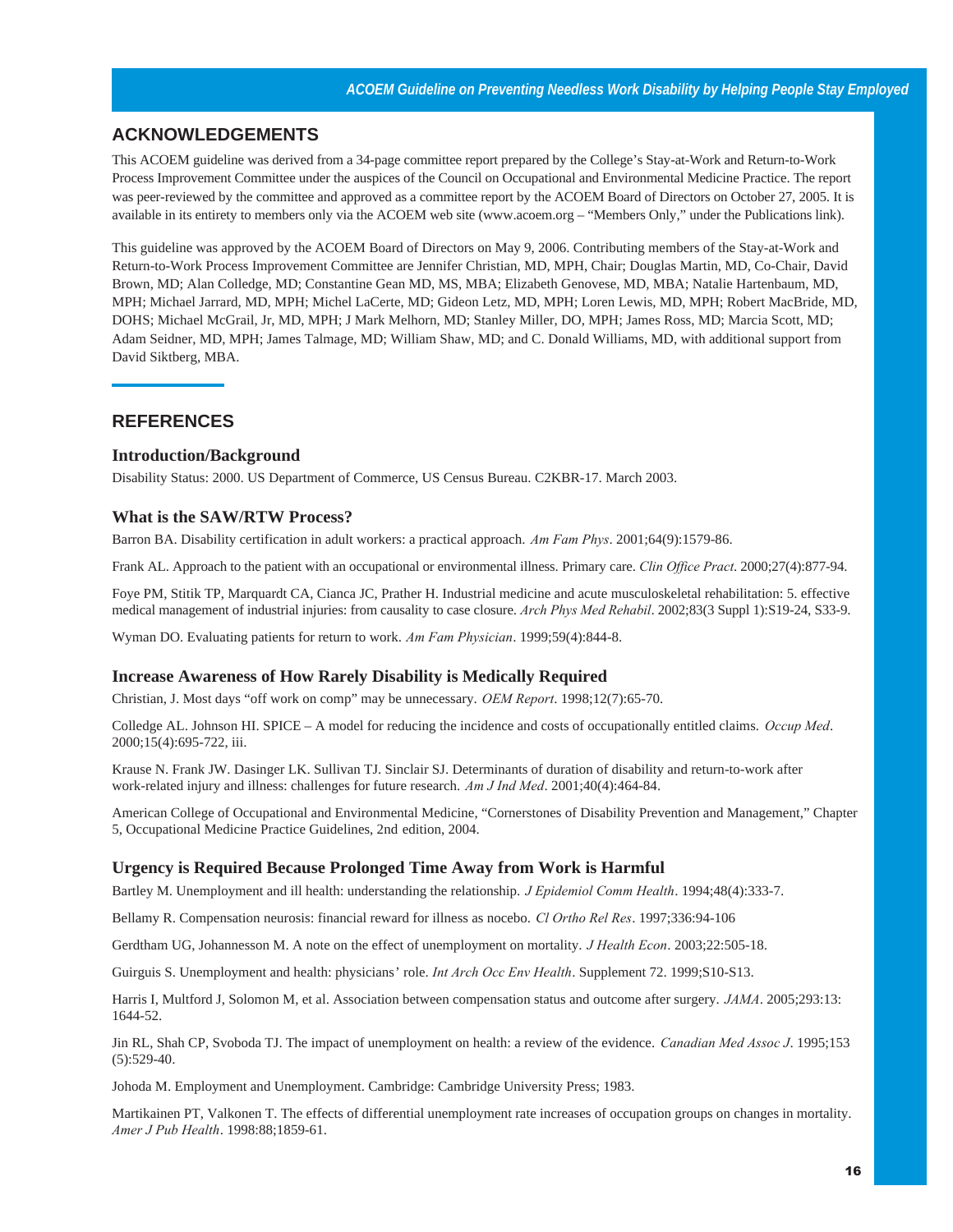Mathers CD, Schofield DJ. The health consequences of unemployment: the evidence. *Med J Australia*. 1998:168;178-82.

McGill CM. Industrial back problems: a control program. *J Occ Med*. 1968:10:174-8.

Nachemson A. Work for all – for those with LBP as well. *Clin Orth Related Research*. 1983:179:77-85.

Sander R, Meyers J. The relationship of disability to compensation status in railroad workers. *Spine*. 1986;11:141-3.

Stewart JM. The impact of health status on the duration of unemployment spells and the implications for studies of the impact of unemployment on health status. *J Health Econ*. 2001:20;781-96.

Strang JP, The Chronic Disability Syndrome, Evaluation and Treatment of Chronic Pain, ed. Aronoff GM (Baltimore, Maryland: Urban & Schwarzenberg, 1985):247-58.

#### **Acknowledging and Dealing with Normal Human Reactions**

Clark AE, Oswald AJ. Unhappiness and unemployment. *Econ J*. 1994;104:648-659.

Ensalada LH. The importance of illness behavior in disability management. *Occup Med*. 2000;15:739-54.

Gard G. Sandberg AC. Motivating factors for return to work. *Physiother Res Int*. 1998;3(2):100-8.

Melamed S. Ben-Avi I. Luz J. Green MS. Objective and subjective work monotony: effects on job satisfaction, psychological distress, and absenteeism in blue-collar workers. *J Appl Psychol*. 1995;80:29-42.

Stansfeld SA, Rael EGS, Head J, Shipley MJ, Marmot MG. Social support and psychiatric sickness absence: a prospective study of British civil servants. *Psychol Med*. 1997(27);35-48.

#### **Investigate and Address Social and Workplace Realities**

Christian J. Reducing disability days: healing more than the injury. *J Workers Comp*. 2000;9(2):30-55.

Dembe AE. Occupation and Disease: How Social Factors Affect the Conception of Work-Related Disorders. New Haven, CT, and London, UK: Yale University Press, 1996.

Lax M. Occupational medicine: toward a worker/patient empowerment approach to occupational illness. *Int J Health*. 2002;32:515-49.

Waitzkin H. The Politics of Medical Encounters: How Patients and Physicians Deal with Social Problems. New Haven, CT, and London, UK: Tavistock Publications. 1986:141-82.

Winkelmann L, Winkelmann R. Why are the unemployed so unhappy? Evidence from panel data. *Economics*. 1998:65;1-15.

#### **Find a Way to Effectively Address Psychiatric Conditions**

Brodsky CM. Psychiatric aspects of fitness for duty. *Occup Med*. 1996;11(4):719-26.

Gatchel RJ, Polatin PB, Kinney RK. Predicting outcome of chronic back pain using clinical predictors of psychopathology: a prospective analysis. *Health Psychol*. 1995;14(5):415-20.

Rigaud MC. Behavioral fitness for duty (FFD). *Work*. 2001;16(1):3-6.

Stansfeld SA, Fuhrer R, Head J, Ferrie J, Shipley MJ. Work and psychiatric disorder in the Whitehall II Study. *J Psychosom Res*. 1997(43);73-81.

#### **Pay Physicians for Disability Prevention Work to Increase Their Professional Commitment to It**

Atcheson SG, Brunner RL, Greenwald EJ, Rivera VG, Cox JC, Bigos SJ. Paying physicians more: use of musculoskeletal specialists and increased physician pay to decrease workers' compensation costs. *J Occup Environ Med*. 2001;43(8):672-9.

#### **Support Appropriate Patient Advocacy by Getting Treating Physicians Out of a Loyalties Bind**

Drury DL. Vasudevan SV. Denied workers' compensation claims: what physicians can and cannot do. *WMJ*. 1998;97(11):20-2.

Lax MB, Manetti FA, Klein RA. Medical evaluation of work-related illness: evaluations by a treating occupational medicine specialist and by independent medical examiners compared. *Int J Occup Environ Health*. 2004;10:1-12

Radosevich DM, McGrail MP Jr, Lohman WH, Gorman R, Parker D, Calasanz M. Relationship of disability prevention to patient health status and satisfaction with primary care provider. *J Occup Environ Med*. 2001;43:706-12.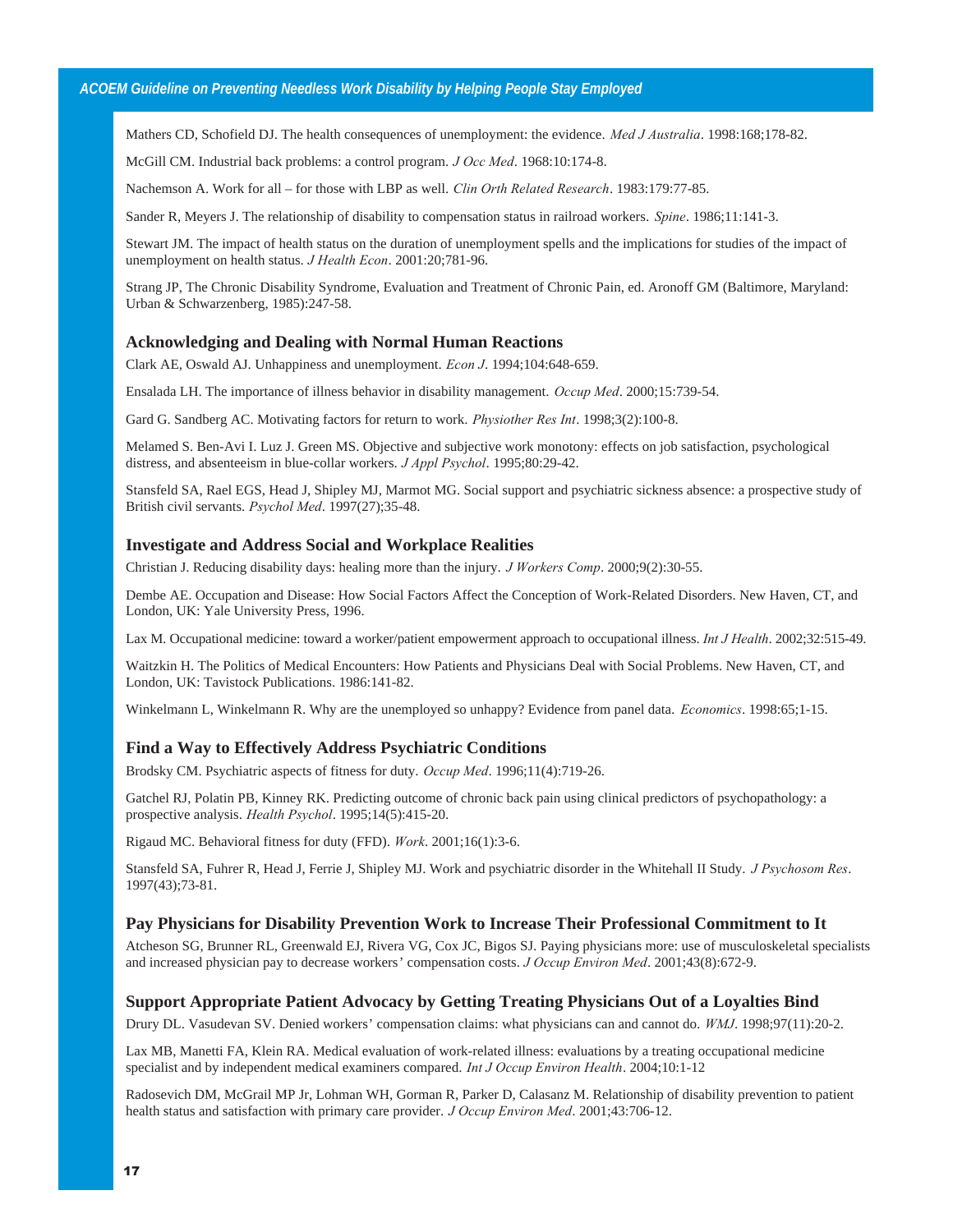## **Increase "Real-Time" Availability of On-the-Job Recovery, Transitional Work Programs, and Permanent Job Modifications**

Bernacki EJ, Guidera JA, Schaefer JA, Tsai S. A facilitated early return to work program at a large urban medical center. *J Occup Environ Med*. 2000;42(12):1172-7.

Brooker AS, Smith JM, Cole DC, Hogg-Johnson SA. Workplace Arrangements to Return Injured Workers to Work: Evidence from a Prospective Cohort of Workers with Soft Tissue Injuries. Toronto, Ontario: Institute for Work and Health; 1998

Loisel P, Abenhaim L, Durand P, et al. A population-based randomized clinical trial on back pain management. *Spine*. 1997(22);2911-18,

#### **Reduce Distortion of the Medical Treatment Process by Hidden Financial Agendas**

Hansen JS. Scientific decision-making in workers' compensation: a long overdue reform. *Southern Calif Law Rev*. 1986;59 S. Cal. L. Rev. 911.

Hunter SJ, Shaha S, Flint D, Tracy DM. Predicting return to work. A long-term follow-up study of railroad workers after low back injuries. *Spine*. 1998;23(21):2319-28.

Silverstein M, Mirer F. Labor Unions and Occupational Health. In: Levy B, Wegman D (eds). Occupational Health: Recognizing and Preventing Work-Related Disease and Injury. 4th ed. Philadelphia, PA: Lippincott Williams and Williams. 2000: 99-109.

Voiss DV. Occupational injury: fact, fantasy, or fraud? *Neurol Clin*. 1995:13;431-46.

#### **Be Rigorous Yet Fair in Order to Reduce Minor Abuses and Cynicism**

Bush T, Cherkin D, Barlow W. The impact of physician attitudes on patient satisfaction with care for low back pain. *Arch Fam Med*. 1993;2:301.

Hardberger P. Texas workers' compensation: a ten-year survey: strengths, weaknesses, and recommendations. *S. Mary's Law J*. 2000. 32 St. Mary's L. J. 1.

Sawney P. Current issues in fitness for work certification. *Br J Gen Prac*. 2002 Mar;52(476):217-22.

#### **Devise Better Strategies to Deal with Bad Faith Behavior**

Dworkin RH, Handlin DS, Richlin DM, et al. Unraveling the effects of compensation, litigation and employment on treatment response in chronic pain. *Pain*. 1985;49-59.

Rogers R. Clinical Assessment of Malingering and Deception. New York, NY: Guilford Press; 1998.

Wyman DO. Evaluating patients for return to work. *Am Fam Phys*. 1999;36(1):2-9.

#### **Educate Physicians on Why and How to Play Their Role in Preventing Disability**

American College of Occupational and Environmental Medicine. The Attending Physician's Role in Helping Patients Return to Work After an Illness or Injury. Consensus Opinion Statement. April 2002.

American Association of Orthopedic Surgeons/American Academy of Orthopedic Surgery. Early Return to Work Programs, Position Statement, September 2000.

Abenhaim L, Rossignol M, Gobeille D, Bonvalot Y, Fines P, Scott S. The prognostic consequences in the making of the initial medical diagnosis of work-related back injuries. *Spine*. 1995;20:791-5.

Canadian Medical Association. The Physician's Role in Helping Patients Return to Work After an Illness or Injury, Policy Statement. 1997, updated 2000.

Hartvigsen J, Kyvik KO, Leboeuf-Yde C, Lings S, Bakketig L. Ambiguous relation between physical workload and low back pain: a twin control study. *Occup Environ Med*. 2003;60(2):109-14.

Himmelstein J, Pransky G, Sweet C. Ability to Work and the Evaluation of Disability. In: Levy B, Wegman D (eds). Occupational Health: Recognizing and Preventing Work-Related Disease and Injury. 4th ed. Phildelphia, PA: Lippincott Williams & Williams, 2000:268-70.

Pransky G, Katz JN, Benjamin K, Himmelstein J. Improving the physician role in evaluating work ability and managing disability: a survey of primary care practitioners. *Disabil Rehabil*. 2002;24:867-74.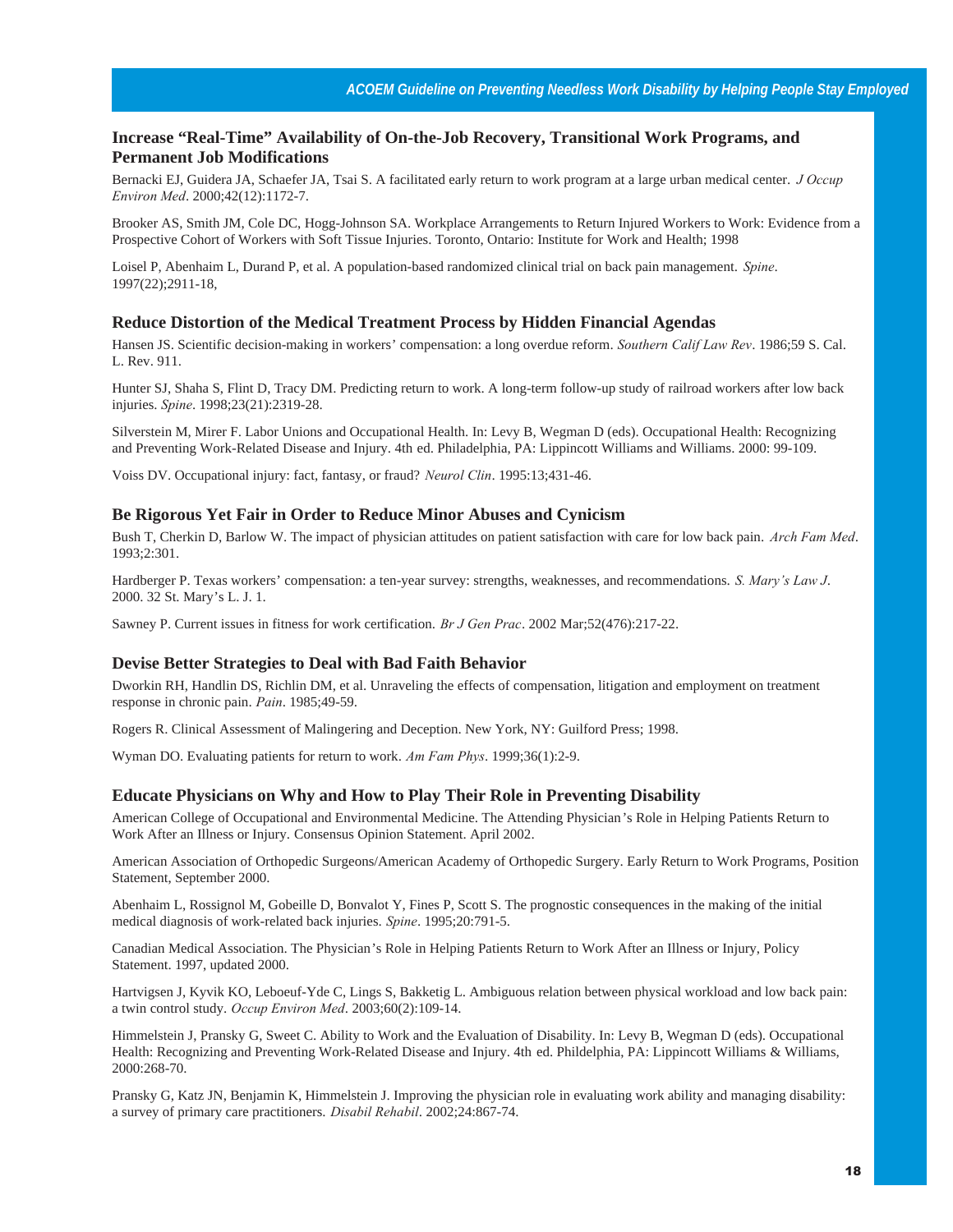#### **Disseminate Medical Evidence Regarding Recovery Benefits of Staying at Work and Being Active**

Allen C, Glasziou P, Del Mar C. Bed rest: a potentially harmful treatment needing more careful evaluation. *Lancet*. 1999;354 (9186):1229-33.

Gilbert S, Kerley A, Lowdermilk A, Panus PC. Nontreatment variables affecting return-to-work in Tennessee-based employees with complaints of low back pain. *Tennessee Med*. 2000;93:167-71.

Hilde G. Hagen KB. Jantvedt G. Winnem M. Advice to stay active as a single treatment for low back pain and sciatica. *Cochrane Database Sys Rev*. 2002;(2):CD003632

Malmivaara A, Hakkinen U, Aro T, Heinrichs ML, Koskenniemi L, Kuosma E, et al. The treatment of acute low back pain – bed rest, exercises, or ordinary activity? *N Engl J Med*. 1995;332(6):351-5.

Melhorn JM. CTD Injuries: an outcome study for work survivability. *J Workers Comp*. 1996;5(3):18-30.

## **Simplify/Standardize Methods of Information Exchange between Employers/Payers and Medical Offices**

Colledge AL, Johns RE Jr. Unified fitness report for the workplace. *Occup Med*. 2000;15(4):723-37.

Lax MB, Manetti F. Access to medical care for individuals with worker's compensation claims. *New Solutions*. 2001;11:325-48.

Singer M, Baer H. Critical Medical Anthropology. Amityville, NY: Baywood, 1995.

#### **Improve and Standardize the Methods and Tools that Provide Data for SAW/RTW Decision-Making**

Arvey RD, Landon TE, Nutting SM, Maxwell SE. Development of physical ability tests for police officers: a construct validity approach. *J Applied Psychology*. 1992;77:996-1009.

Blakley BR, Quinones MA, Crawford MS, Jago IA. The validity of isometric strength tests. *Personnel Psychology*. 1994;47:247-274.

Gouttebarge V, Wind H, Kuijer PP, Frings-Dresen MH. Reliability and validity of functional capacity evaluation methods: a systematic review with reference to Blankenship system, Ergos work simulator, Ergo-Kit and Isernhagen work system. *J Occup Rehabil*. 2004;14(3):217-29.

Gross DP, Battie MC, Cassidy JD The prognostic value of functional capacity evaluation in patients with chronic low back pain: Parts 1-2. *Spine*. 2004;29(8):914-924.

Larrabee G. Exaggerated MMPI-2 symptom report in personal injury litigants with malingered neurocognitive deficit. Arch Clin *Neuropsych*. 2003;8:673-86.

Myers DC, Gebhardt DL, Crump CE, Fleishman EA. The dimensions of human performance: factor analysis of strength, stamina, flexibility, and body composition measures. *Human Performance*. 1993;6:309-44.

Slick DJ, Sherman EMS, Grant LI ,Diagnostic criteria for malingered neurocognitive dysfunction: Proposed standards for clinical practice and research. *Clin Neuropsych*. 1999;13(4):545-61.

Sproule CF, Schneider RE, Nelson EK, Bennett PJ. Physical Ability Test Development and Validation Report. Harrisburg, PA: State of Pennsylvania. 1998. Summary at www.ipmaac.orgwww.ipmaac.org/cgi-bin/phb.pl/acn/oct98/physical.html?Sproule#first\_hit.

Tredgett MW, Davis TRC. Rapid repeat testing of grip strength for detection of faked hand weakness. *J Hand Surg* (British and European Volume). 2000;25B(4):372-375.

von Restorff W. Physical fitness of young women: carrying simulated patients. *Ergonomics*. 2000;43:728-43.

#### **Increase the Study of and Knowledge about SAW/RTW**

American College of Occupational and Environmental Medicine. The Attending Physician's Role in Helping Patients Return to Work After an Illness or Injury. Consensus Opinion Statement, April 2002.

American Association of Orthopedic Surgeons/American Academy of Orthopedic Surgery, Early Return to Work Programs, Position Statement. September 2000.

Abenhaim L, Rossignol M, Gobeille D, Bonvalot Y, Fines P, Scott S. The prognostic consequences in the making of the initial medical diagnosis of work-related back injuries. *Spine*. 1995;20:791-5.

Canadian Medical Association, The Physician's Role in Helping Patients Return to Work After an Illness or Injury, Policy Statement, 1997, updated 2000.

Devine EC. Effects of psychoeducational care for adult surgical patients: a meta-analysis of 191 studies. *Patient Educ Couns*. 1992;19(2):129-42.